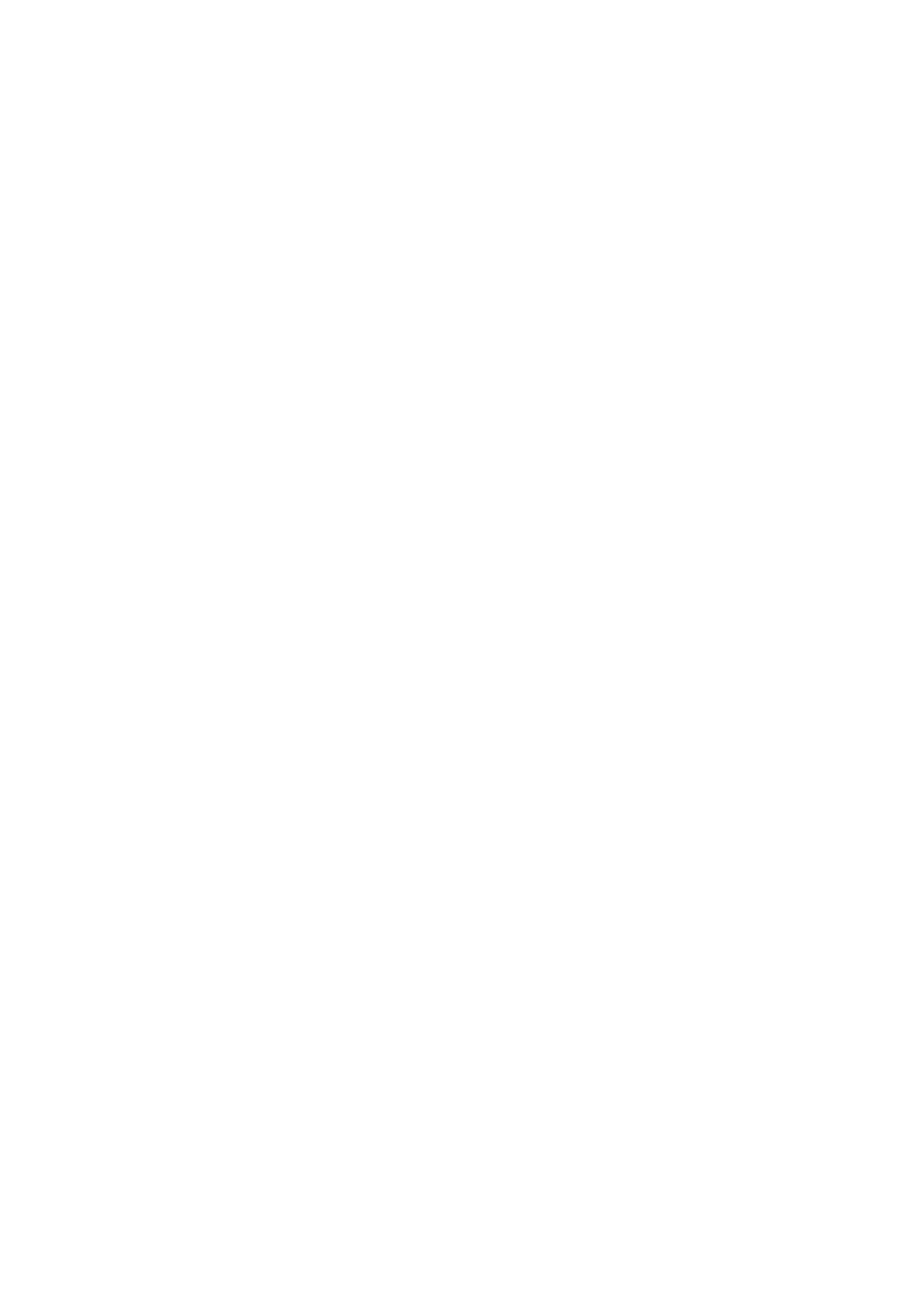# **CONTENTS**

#### **Disclaimer**

This document contains forward-looking statements relating to future events and the operating, economic and financial results of Gruppo Campari. These statements contain an element of risk and uncertainty since, by their very nature, they depend on future events and developments. Actual results may vary significantly from those forecast for a number of reasons, most of which are beyond the Group's control.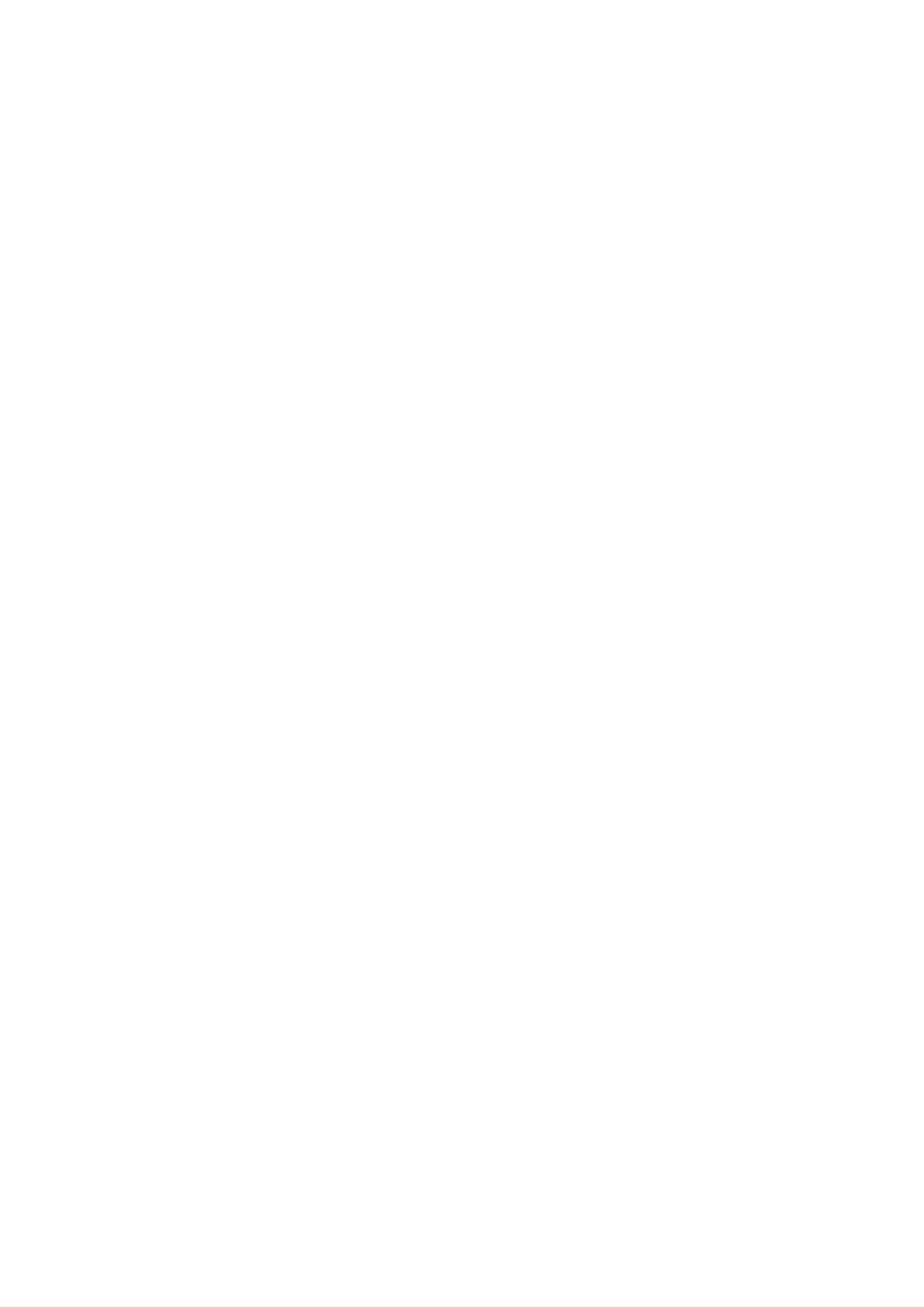# **Highlights**

This interim report on operations at 31 March 2016 was prepared in compliance with the provisions of Legislative Decree 58/1998 as amended ("TUF"). The recognition and measurement criteria are the half-year financial statements to 30 June 2015, to which reference is made. This document has not been audited

It should be noted that, despite the regulatory change introduced by D.Lgs. 25/2016 on the implementation of the new Transparency directive, has eliminated the requirement of publication of quarterly or other interim reports, in addition to the interim and annual ones, the Group decided to be consistent with the past and to maintain the same level of information provided in previous periods, until a complete definition of the regulatory framework will be available.

|                                          | First quarter 2016 | First quarter 2015 |         | change         |
|------------------------------------------|--------------------|--------------------|---------|----------------|
|                                          |                    |                    |         | at constant    |
|                                          |                    |                    | total   | exchange rates |
|                                          | $\epsilon$ million | € million          | %       | %              |
| <b>Net sales</b>                         | 327.4              | 327.4              |         | 3.8%           |
|                                          |                    |                    |         |                |
| Contribution margin                      | 126.7              | 117.9              | 7.5%    | 9.1%           |
|                                          |                    |                    |         |                |
| <b>EBITDA before non-recurring items</b> | 66.8               | 56.2               | 18.8%   | 16.2%          |
| <b>EBITDA</b>                            | 60.8               | 60.1               | 1.2%    | $-1.3%$        |
|                                          |                    |                    |         |                |
| <b>Result from recurring activities</b>  | 53.9               | 44.5               | 21.1%   | 16.8%          |
| <b>Operating result</b>                  | 47.9               | 48.4               | $-0.9%$ | $-5.0%$        |
|                                          |                    |                    |         |                |
| ROS % (operating result/net sales)       | 14.6%              | 14.8%              |         |                |
|                                          |                    |                    |         |                |
| Profit before taxes                      | 34.2               | 35.9               | $-4.7%$ |                |
| Group profit before taxes                | 34.2               | 35.8               | $-4.3%$ |                |
|                                          |                    |                    |         |                |
|                                          | 31 March 2016      | 31 December 2015   |         |                |
|                                          | $\epsilon$ million | € million          |         |                |
| Net debt                                 | 923.1              | 825.8              |         |                |

# **Information on the presented figures**

For ease of reference, all figures in this Interim report on operations are expressed in millions of Euro to one decimal place, whereas the original data is recorded and consolidated by the Group in thousands of Euro. Similarly, all percentages that relate to changes between two periods, or shown as a percentage of sales or other indicators, are always calculated on the basis of the original data in thousands of Euro. The use of values expressed in millions of Euro may therefore result in apparent discrepancies in both absolute values and percentage changes.

For information on the definition of alternative performance indicators, see the next section of this Interim report on operations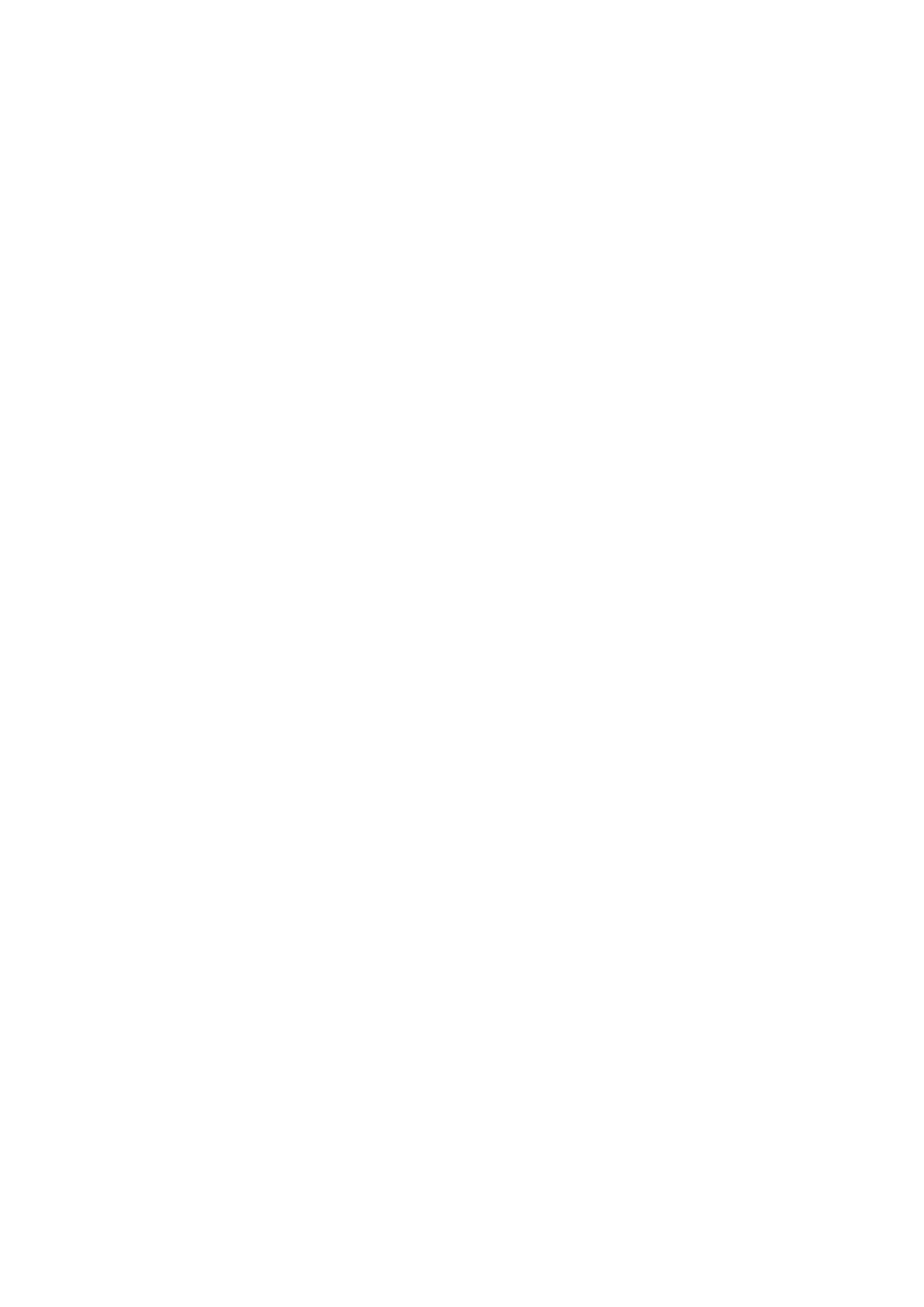# **Corporate officers**

| Marco P. Perelli-Cippo            | Honorary Chairman                                                                                                        |
|-----------------------------------|--------------------------------------------------------------------------------------------------------------------------|
| Board of Directors <sup>(1)</sup> |                                                                                                                          |
| Luca Garavoglia                   | Chairman                                                                                                                 |
| Robert Kunze-Concewitz            | Managing Director and Chief Executive Officer                                                                            |
| Paolo Marchesini                  | Managing Director and Chief Executive Officer                                                                            |
| Stefano Saccardi                  | Managing Director and General Counsel and Business Development Officer                                                   |
| Eugenio Barcellona                | Director and member of the Control and Risks Committee<br>and the Remuneration and Appointments Committee <sup>(4)</sup> |
| Giovanni Cavallini                | Director <sup>(5)</sup>                                                                                                  |
| Camilla Cionini-Visani            | Director and member of the Control and Risks Committee<br>and the Remuneration and Appointments Committee (4)(5)         |
| Karen Guerra                      | Director $(5)(6)$                                                                                                        |
| Thomas Ingelfinger                | Director and member of the Control and Risks Committee<br>and the Remuneration and Appointments Committee (4)(5)         |
| Annalisa Elia Loustou             | Director <sup>(5)</sup>                                                                                                  |
| Catherine Vautrin - Gérardin      | Director <sup>(5)</sup>                                                                                                  |

# **Collegio Sindacale**(2)

| Pellegrino Libroia | Chairman                 |
|--------------------|--------------------------|
| Enrico Colombo     | <b>Statutory Auditor</b> |
| Chiara Lazzarini   | <b>Statutory Auditor</b> |
| Giovanni Bandera   | <b>Alternate Auditor</b> |
| Graziano Gallo     | <b>Alternate Auditor</b> |
| Piera Tula         | <b>Alternate Auditor</b> |

# **Independent auditors**(3)

PricewaterhouseCoopers S.p.A.

(1) The nine members of the Board of Directors were appointed on 29 April 2016 by the shareholders' meeting and will remain in office for the three-year period 2016-2018. At the same shareholders' meeting, Luca Garavoglia was appointed Chairman and granted powers in accordance with the law and the Company's articles of association.

At a meeting held on the same date, the Board of Directors gave Managing Directors Robert Kunze-Concewitz, Paolo Marchesini and Stefano Saccardi the following powers for three years, until approval of the 2018 financial statements:

individual signature: powers of ordinary representation and management, within the value or time limits established for each type of function; - joint signature: powers of representation and management for specific types of function, within the value or time limits deemed to fall outside ordinary activities.

(2) The Board of Statutory Auditors was appointed on 29 April 2016 by the shareholders' meeting for the three-year period 2016-2018.

(3) On 30 April 2010, the shareholders' meeting appointed PricewaterhouseCoopers S.p.A. as its independent auditors for the nine-year period 2010-2018.

(4) The Control and Risks Committee and the Remuneration and Appointments Committee were appointed by the Board of Directors on 29 April 2016 for the three-year period 2016-2018.

(5) Independent director.

(6) Appointed by the Board of Directors on 29 April 2016.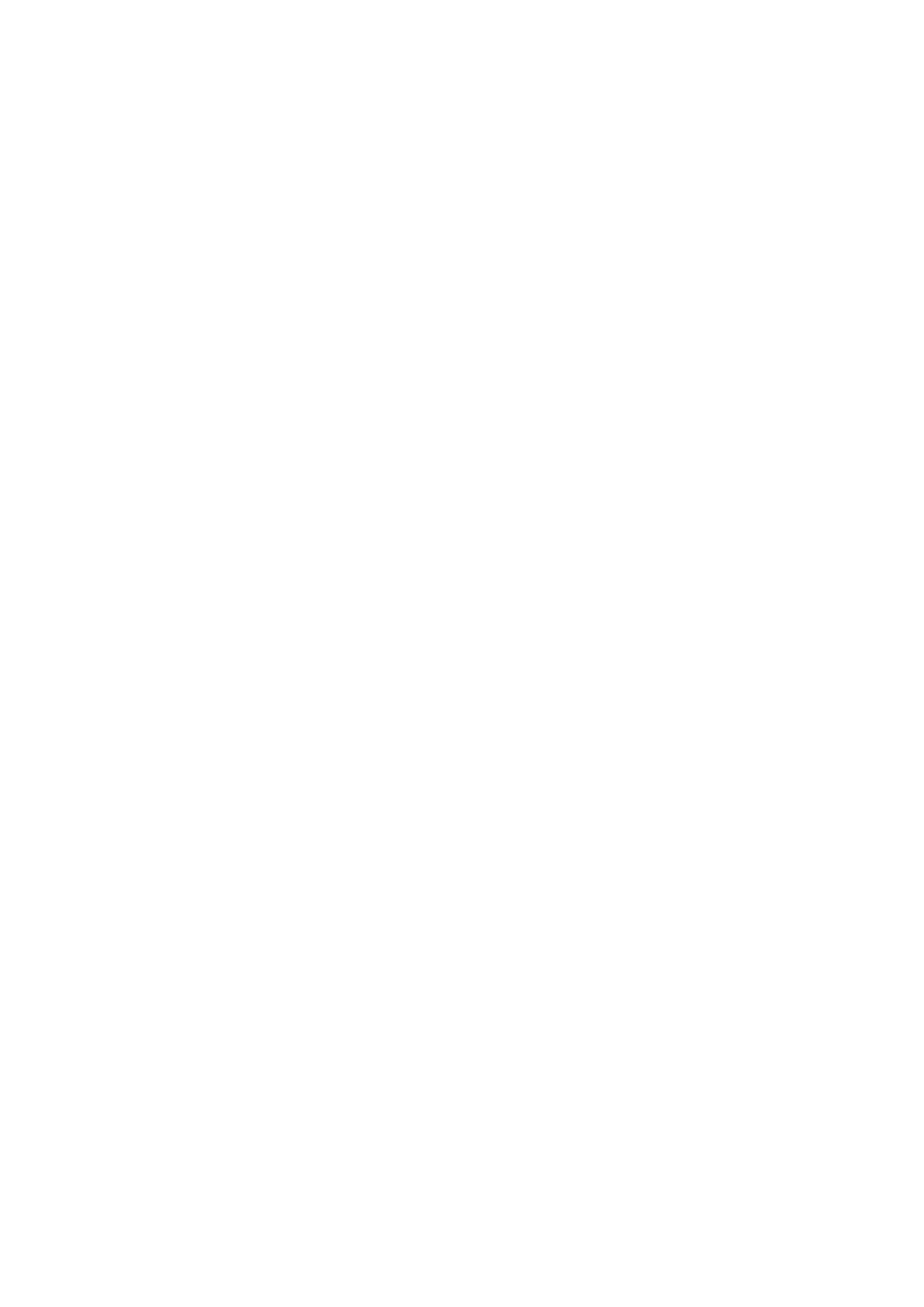# **Interim report on operations**

# **Significant events during the period**

# Acquisitions and sales of companies, brands and distribution rights

# **Acquisition of Société des Produits Marnier Lapostolle S.A. ('SPML') and exclusive distribution of the Grand Marnier spirits portfolio at global level**

On 15 March 2016, the Group announced it had reached an agreement with the members of the family that is the controlling shareholder of Société des Produits Marnier Lapostolle S.A. ('SPML').

The company has its registered office in Paris, is listed on Euronext (Paris) and had a market capitalisation of  $\epsilon$  427 million at 11 March 2016. Its main activities of bottling and packaging are located in Normandy.

The entire transaction, which is described below, will be financed from the Group's available cash.

At the same time as this agreement, the Group signed an exclusive agreement with SPML for the global distribution of its Grand Marnier spirits portfolio. The distribution agreement will take effect from 1 July 2016 and remain in force for a period of five and a half years until 31 December 2021. The initial agreement may be renewed for further five-year periods after 2021.

# **The business**

-

Founded in 1827, SPML is one of the main spirits-producing companies in France, and the owner of the iconic, premium brand, Grand Marnier, the product of a precise and exclusive blend of distilled essence of bitter orange and fine cognac. Grand Marnier, one of the most famous and well-recognised brands in the spirits industry, has a 150-year-old history and a strong presence in the premium on-trade channel. As a key ingredient of many classic cocktails, Grand Marnier enjoys premium positioning, and is also described as a 'must have' in the product range offered in premium cocktail bars, due to its excellent quality and international recognition.

The Grand Marnier spirits portfolio is SPML's core business and accounted for around 85% of consolidated sales in 2015. The portfolio includes Grand Marnier Cordon Rouge, Cherry Marnier, Louis Alexandre, Cuvée du Centenaire, Cuvée du Cent Cinquantenaire and Quintessence.

With regard to its geographical expansion, around 92% of SPML's consolidated sales of finished products are achieved outside France. Its main markets are the United States (approx 60%), Germany, Canada and France. SPML products are currently distributed in over 150 countries by third-party distributors.

In the fiscal year ending 31 December 2015, SPML generated consolidated sales of € 151.7<sup>1</sup> million, of which sales of finished products amounted to € 129.5 million, and a consolidated EBITDA of € 30.5 million<sup>2</sup>. It should be noted that SPML's EBITDA does not include profits made by distributors.

#### **Structure and cost of the operation**

Under the agreements signed with the members of the controlling shareholder family of the French listed company, Gruppo Campari will acquire control as follows:

immediate acquisition of the initial shares, equating to 17.19% in full ownership, 1.06% in bare ownership and 1.54% with right of usufruct over SPML's capital, with block transactions with some of the members of the family that is the controlling shareholder;

- agreement to allow the acquisition, from 2021, via put and call options, of all the remaining shares held by members of the family that is the controlling shareholder, equating to 26.6% in full ownership and 2.24% in bare ownership;
- launch of a public purchase offer on the French regulated equity market under the applicable French legislation on the subject, for the remaining shares of SPML, with a view to acquiring full control of the company;
- if the public purchase offer results in the group holding less than 50.01% of the shares and voting rights of SPML, the family shareholders who are the counterparties of the put and call options are required to sell their shares before 2021 and waive their double voting rights to the extent necessary to allow the Group to acquire control of SPML;

<sup>1</sup> Source: SPML press release '*COMMUNIQUE FINANCIER SUR LES COMPTES ANNUELS 2015'* (FINANCIAL PRESS RELEASE ON THE 2015 ANNUAL FINANCIAL STATEMENTS), published on 15 March 2016.

<sup>2</sup> Source: SPML press release '*COMMUNIQUE FINANCIER SUR LES COMPTES ANNUELS 2015'* (CORRECTED FINANCIAL PRESS RELEASE ON THE 2015 ANNUAL FINANCIAL STATEMENTS), published on 5 April 2016.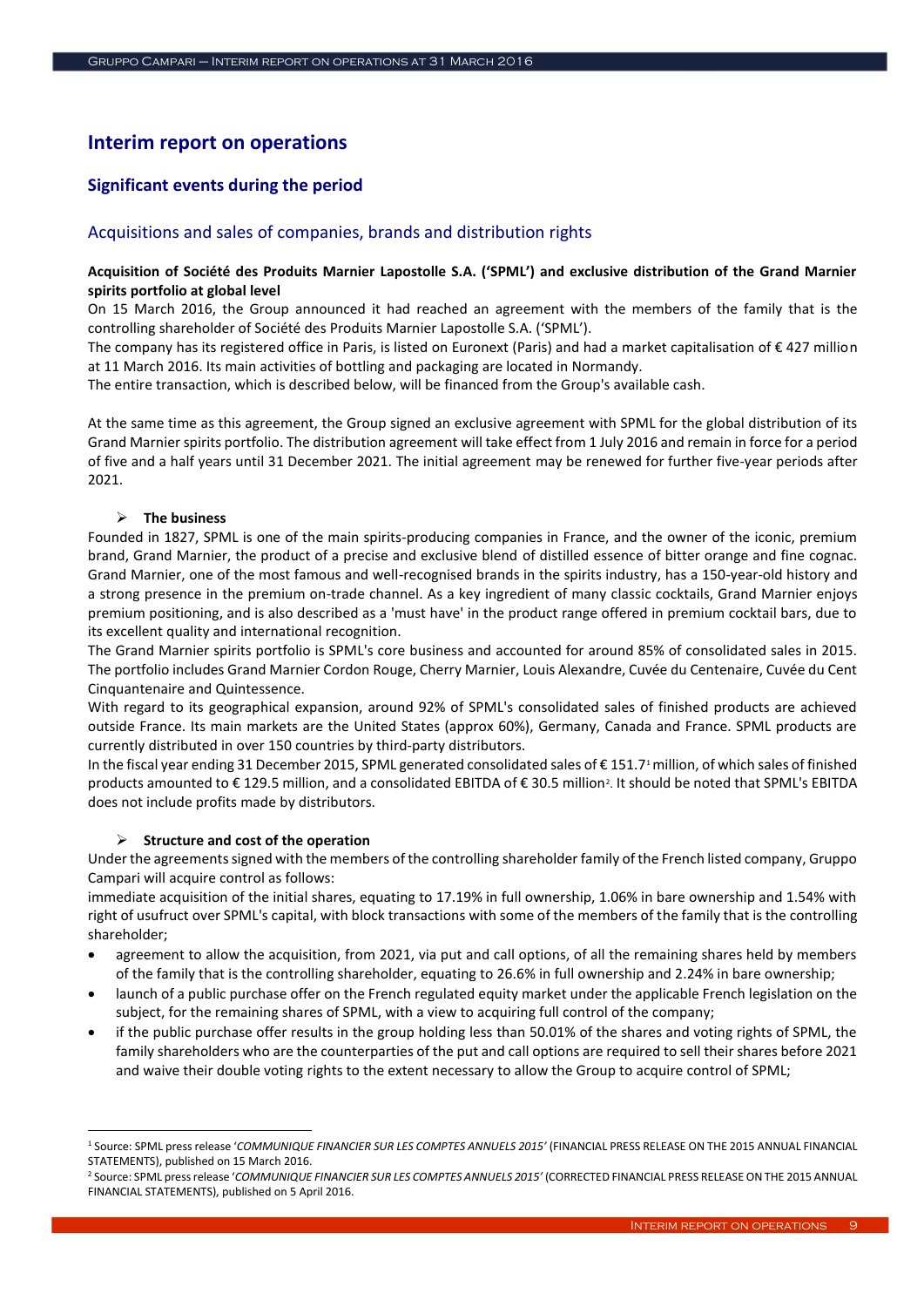if, following a positive outcome to the public purchase offer, the Group's investment in SPML were to exceed 95% (including the shares subject to the put and call option agreements), Campari would acquire the rest of the free float, leading to the delisting of SPML.

In line with the conditions agreed with the family shareholders, the Group will launch the public purchase offer at a price of € 8,050<sup>3</sup> per share in cash (which implies a premium of 60.4%<sup>4</sup> compared with the current price of the share), plus an earn-out relating to the potential sale of a property in St. Jean Cap Ferrat owned by SPML.

A maximum amount of € 80 million of the net proceeds from the sale of the property will be retained by the Group, while any excess, net of taxes and selling costs, will be distributed to all selling shareholders (including those who have subscribed to the public purchase offer).

Excluding the effects of the sale of the property and the related earn-out, the total implied equity value of 100% of SPML will be € 684<sup>5</sup> million while the implied enterprise value will be € 652 million, taking account of the Group SPLM net financial position<sup>6</sup>.

# **Impact on the Group's figures at 31 March 2016**

At 31 March 2016, the transaction described above had the following effects on the Group's statement of financial position and income statement.

The purchase of the initial shares, equating to 17.19% in full ownership, 1.06% in bare ownership and 1.54% with right of usufruct over SPML's capital, entailed an outlay of € 125.5 million, paid in cash, which generated a corresponding reduction in the cash position and hence an increase in the Group's net debt.

In terms of the Group's financial statements, the shares are recorded under available-for-sale investments held by the Group. The only effects of the acquisition on the Group's income statement were the non-recurring charges incurred for consultancy associated with the transaction.

As above-mentioned, the total implied equity value of 100% of SPML will be € 684 million while the implied enterprise value will be € 652 million, of which € 125.5 million have already been booked at 31 March 2016.

It should be noted that, since the distribution agreement starts on 1 July 2016, external growth at 31 March 2016 does not include a value for the Grand Marnier portfolio.

# **Sale of non-core businesses in Italy**

On 30 March 2016, the Group closed the sale of a non-strategic business belonging to Casoni Fabbricazione Liquori S.p.A., an Italian company wholly owned by Fratelli Averna S.p.A., that produces private-label alcoholic beverages and carries out bottling activities on behalf of third parties. The company had become part of the Group in 2014, following the acquisition of Averna. This sale forms part of the Group's continuing rationalisation of its non-core, low-margin activities in line with the strategy announced at the time of the acquisition. As a result of the closing of the transaction, a price adjustment will need to be made to the net financial position at 30 March 2016. This will be determined by the end of the first half of the year.

# Innovation and new product launches

# **New flavours of SKYY Infusions**

In February 2016, two new flavours of SKYY Infusions, Honeycrisp Apple and Tropical Mango, were launched in the US.

# **Bourbon Whiskey**

In the first half of 2016, the Group continued with the redesign of the packaging of Wild Turkey products for all markets, including Wild Turkey 101 and Wild Turkey Rye.

#### **Other brands**

-

In March 2016, Baron Samedi, a new premium spicy rum containing 100% natural ingredients, including vanilla, cocoa, cinnamon and Haitian vetiver, a herb that adds earthy and woody notes to the rum, was launched in the US and Canada. Specially blended to be paired with cola or ginger beer, it may also be enjoyed on its own.

<sup>3</sup> With dividend balance for 2015.

<sup>4</sup> Based on an SPML share price of € 5,020 at 11 March 2016.

<sup>5</sup> Based on the 85,000 outstanding shares.

<sup>6</sup> The difference of €32.6 million between the equity value and enterprise value at 31 December 2015 comprised: a positive net financial position of € 32.3 million, pension plans of € 18.0 million (at 31 December 2014), non-controlling interests of € 0.6 million, the proceeds from the sale of own shares under the public purchase offer of € 23.1 million, and an interim dividend of € 4.2 million paid on 25 January 2016.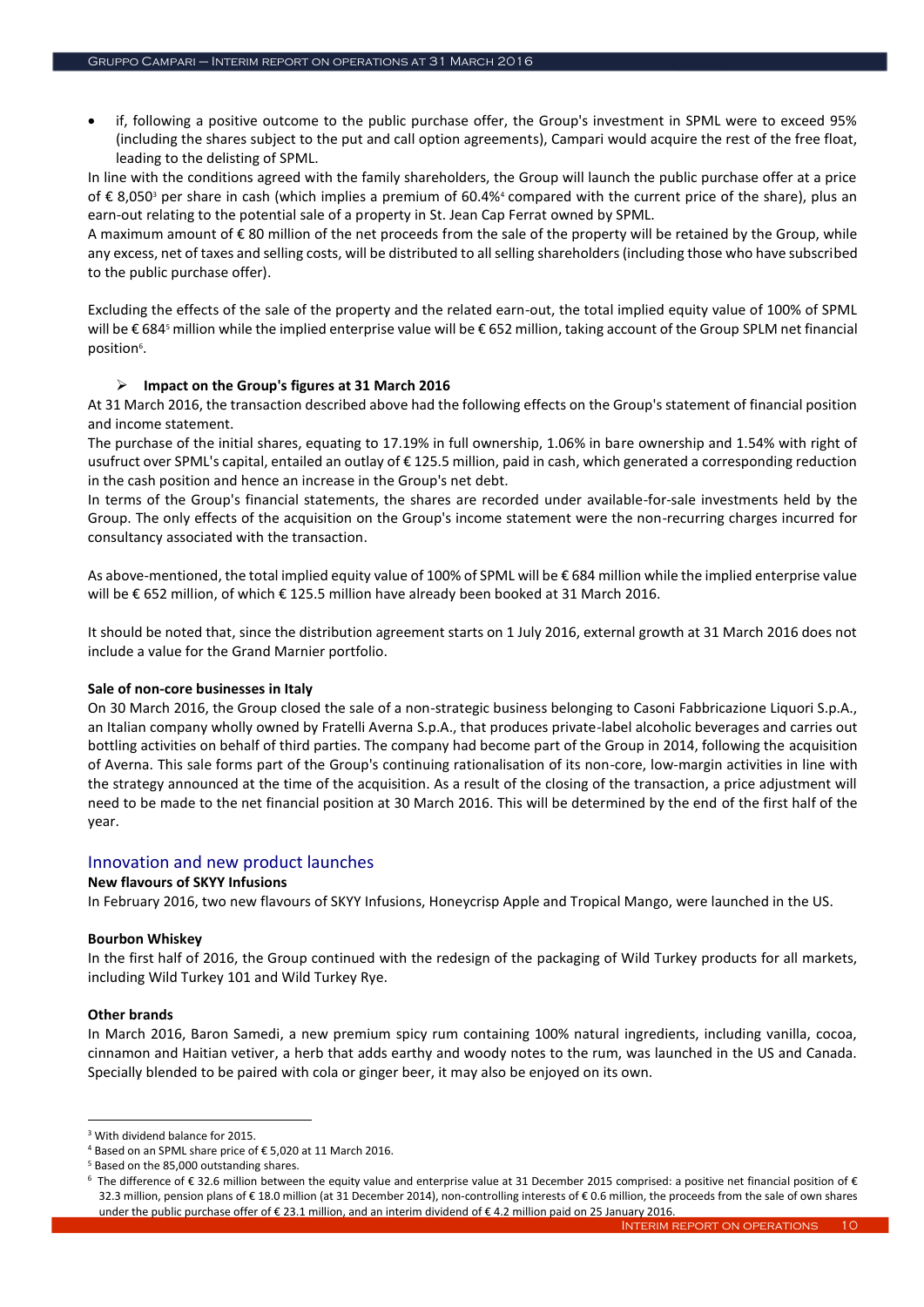# Other significant events

#### **Purchase of own shares**

Between 1 January and 31 March 2016, the Group bought 1,145,337 own shares at an average price of € 7,55, and sold 1,694,805 shares after the exercise of stock options. At 31 March 2016, the Parent Company held 1,171,978 own shares, equivalent to 0.20% of the share capital.

# **Group operating and financial results**

#### **Sales performance**

#### **Overall performance**

Consolidated net sales totalled € 327.4 million in the first quarter of 2016 and were broadly in line with last year. However, the total change (equal to zero) in the period breaks down into consistent organic growth, offset by negative changes in the perimeter and negative exchange rate effects, as shown in the table below.

|                                         | 2016               |        | 2015               |        | total change       |         | organic change     |       | perimeter effect   |         | exchange rate effect |         |
|-----------------------------------------|--------------------|--------|--------------------|--------|--------------------|---------|--------------------|-------|--------------------|---------|----------------------|---------|
|                                         | $\epsilon$ million | ℅      | $\epsilon$ million | %      | $\epsilon$ million | %       | $\epsilon$ million |       | $\epsilon$ million | %       | $\epsilon$ million   | %       |
| Americas                                | 134.8              | 41.2%  | 143.9              | 43.9%  | $-9.1$             | $-6.3%$ | 9.9                | 6.9%  | $-9.3$             | $-6.4%$ | $-9.7$               | $-6.7%$ |
| Southern Europe, Middle East and Africa | 111.0              | 33.9%  | 106.8              | 32.6%  | 4.2                | 3.9%    | 5.1                | 4.8%  | $-1.1$             | $-1.0%$ | 0.1                  | 0.1%    |
| Northern, central and eastern Europe    | 58.6               | 17.9%  | 53.3               | 16.3%  | 5.2                | 9.8%    | 7.1                | 13.3% | $-0.6$             | $-1.2%$ | $-1.2$               | $-2.3%$ |
| Asia-Pacific                            | 23.1               | 7.1%   | 23.4               | 7.1%   | $-0.3$             | $-1.1%$ | 1.4                | 5.8%  | 0.0                | $-0.1%$ | $-1.6$               | $-6.8%$ |
| Total                                   | 327.4              | 100.0% | 327.4              | 100.0% | 0.0                | $0.0\%$ | 23.5               | 7.2%  | $-11.0$            | $-3.4%$ | $-12.4$              | $-3.8%$ |

#### **Organic change**

The first quarter of the year generated excellent organic growth of 7.2%; this was driven by good performances in all geographical regions, positive development in all the Group's global priority brands, and a highly sustained performance by the regional priority brands.

It should be noted that the first quarter hystorically experiences the lower level of business performance of the year, and it is also significantly impacted from changes in the Easter timing. The first quarter of 2016 benefited from Easter being earlier than the previous year and this timing significantly affected the percentage changes that will be partially reabsorbed in the following quarters.

The main trends by individual geographical region are shown below.

- The **Americas** region closed with organic growth of 6.9%, driven by the excellent performance of the United States (+14.8%), also due to favourable timing of the orders (shipments), but also by other countries, such as Argentina and Canada. These performances offset the contraction in a number of markets, including in Brazil, which was caused by political and economic crisis and early sales in the last quarter of 2015 ahead of a rise in excise duties, and in Jamaica, where the decrease was almost entirely due to one-off factors affecting the non-core sugar business;
- The **Southern Europe, Middle East and Africa** region reported solid organic growth of 4.8% in the first quarter; Italy's positive performance (+2.4%) was driven by strong growth of Campari and Aperol, partly as a result of the different timing of Easter; France and South Africa also posted excellent performances, which offset the contraction in Nigeria and the stability of the duty free channel;
- The **Northern, Central and Eastern Europe** region recorded double-digit organic growth (+13.3%); this positive performance was driven by the main market of Germany (+10.6%), together with growth in the UK, where the Group implemented a local distribution structure in 2015. With reference to the emerging markets, specifically Russia, the Group continues to maintain a prudent approach to the future prospects despite the positive growth (+27.7%), characterised by stable volumes and reduction of promotional activities, boosted by the favourable comparison with the year-earlier period;
- the **Asia-Pacific** region recorded growth of 5.8% in the first quarter due to the recovery of the Australian market (21.5%), which offset the negative performance of the region's other main markets.

The main trends by brand are shown below.

- The **Group's global priority brands** posted organic growth of 11.9%, with all brands making a positive contribution. Specifically, aperitifs (Campari and Aperol) recorded double-digit growth on the back of positive development in their respective main markets, as well as the boost in Italy of an early Easter. **SKYY** closed the quarter with organic growth of 5.9%. The **Wild Turkey** portfolio increased by 1.9% in the period, due to a satisfactory result in its two main markets, the US and Australia, which was partly offset by weakness in Japan. The **Jamaican rums portfolio** reported organic growth of 1.6% overall due to a positive performance by the US, which was partly offset by a decline in Jamaica; main tends (and the special of the special of the special of the special organic scale of the special change or the special organic method in the special of the special change of the special organic method in the special
- **Regional priority brands** also posted double-digit growth of 20.7% in the quarter. Growth was spread across all the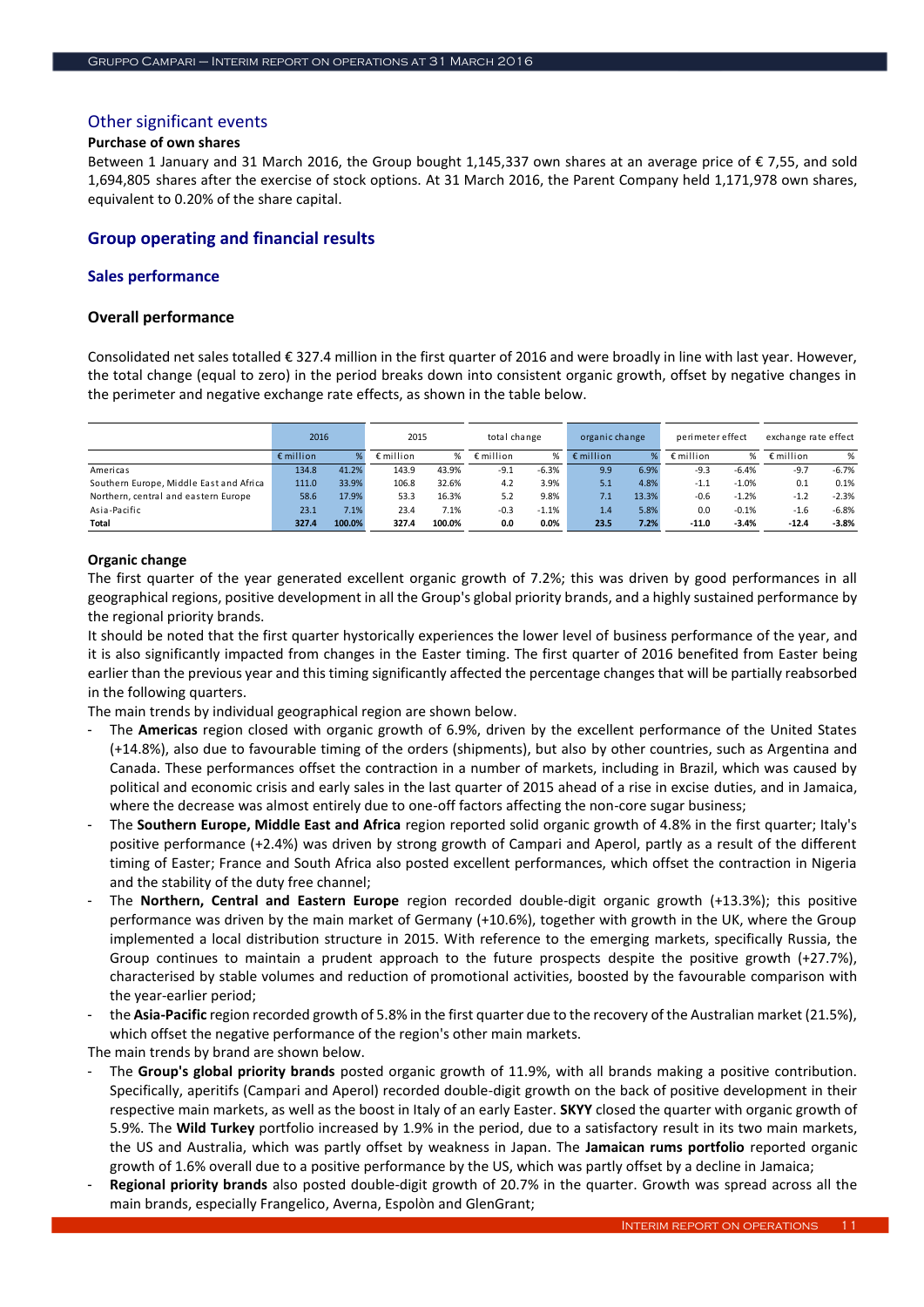- In contrast, **local priority brands** contracted by 5.2% in the quarter; this was mainly as a result of a fall in single-serve aperitifs in Italy caused by the unfavourable comparison with the previous year and a decrease in Brazilian brands due to the difficult local macroeconomic environment.

#### **Perimeter effect**

The negative perimeter effect of 3.4% was the result of the sale of businesses and the conclusion of new distribution contracts, in line with the Group's strategy to rationalise non-core, low-margin activities and increase its focus on the core business.

With regard to business sales, it should be noted that the Group sold a number of non-core assets in Jamaica during 2015. Regarding the termination of distribution contracts, the Group completed its exit in 2015 from the distribution of general merchandise products in Jamaica and the distribution of agency wines in Italy.

The impact of these factors on sales in the period is analysed in the table below.

| breakdown of the perimeter effect    | $\epsilon$ million | % change on 2015 |
|--------------------------------------|--------------------|------------------|
| acquisitions and sales of businesses |                    |                  |
| disposals                            | $-2.5$             | $-0.8%$          |
| total acquisitions and sales         | $-2.5$             | $-0.8%$          |
| distribution contracts               |                    |                  |
| new agency brands distributed        | 0.2                | 0.1%             |
| discontinued agency brands           | $-8.7$             | $-2.7%$          |
| total distribution contracts         | $-8.5$             | $-2.6%$          |
| total perimeter effect               | $-11.0$            | $-3.4%$          |

#### **Exchange rate effects**

The negative exchange rate impact of 3.8% is due to the depreciation of many of the Group's currencies, except for the US dollar, which rose by 2.2%. This appreciation was more than offset by the euro's rise against the Group's other functional currencies; the Argentine peso, in particular, depreciated by 38.5%.

The table below shows the average exchange rates for the first quarter of 2016 and spot rates at 31 March 2016 for the Group's most important currencies, together with the percentage change against the euro, compared with the corresponding average exchange rates and spot rates in 2015 and the spot rates at 31 December 2015.

|                         |          | average exchange rates |               | spot exchange rates     |                         |  |  |
|-------------------------|----------|------------------------|---------------|-------------------------|-------------------------|--|--|
|                         |          | change compared        |               | change compared with 31 | change compared with 31 |  |  |
|                         | 2016     | with 2015              | 31 March 2016 | <b>March 2015</b>       | December 2015           |  |  |
|                         | : 1 Euro | $\%$                   | : 1 Euro      | %                       | %                       |  |  |
| US Dollar (USD)         | 1.102    | 2.2%                   | 1.139         | $-5.5%$                 | $-4.4%$                 |  |  |
| Canadian Dollar (CAD)   | 1.516    | $-7.9%$                | 1.474         | $-6.8%$                 | 2.6%                    |  |  |
| Jamaican Dollar (JMD)   | 133.523  | $-2.8%$                | 138.482       | $-10.8\%$               | $-5.7%$                 |  |  |
| Mexican Peso (MXN)      | 19.910   | $-15.5%$               | 19.590        | $-15.7%$                | $-3.4%$                 |  |  |
| Brazilian Real (BRL)    | 4.307    | $-25.3%$               | 4.117         | $-15.1%$                | 4.7%                    |  |  |
| Argentine Peso (ARS)    | 15.907   | $-38.5%$               | 16.617        | $-42.9%$                | $-15.2%$                |  |  |
| Russian Rouble (RUB)    | 82.538   | $-13.9%$               | 76.305        | $-18.2%$                | 5.7%                    |  |  |
| Australian Dollar (AUD) | 1.530    | $-6.4%$                | 1.481         | $-4.4%$                 | 0.6%                    |  |  |
| Chinese Yuan (CNY)      | 7.211    | $-2.6%$                | 7.351         | -9.3%                   | $-4.0\%$                |  |  |
| UK Pound (GBP)          | 0.771    | $-3.5%$                | 0.792         | $-8.1%$                 | $-7.3%$                 |  |  |
| Swiss Franc (CHF)       | 1.096    | $-2.3%$                | 1.093         | $-4.3%$                 | $-0.9\%$                |  |  |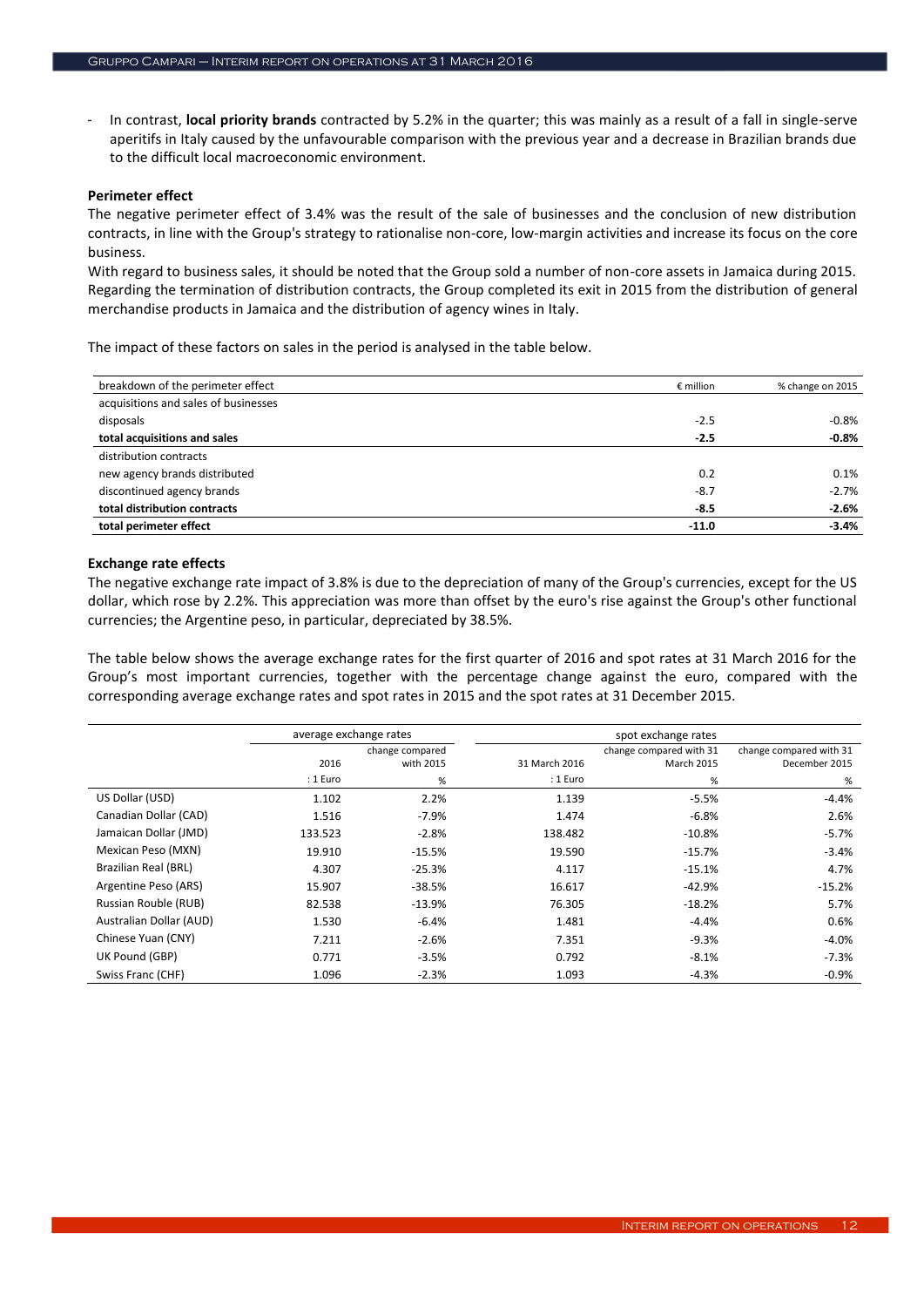# **Sales by region**

Sales for the quarter are analysed by region and key market below. The comments mainly relate to the organic component of the change in each market.

#### **Americas**

The region, broken down into its main markets, recorded overall organic growth of 6.9%.

|                   | 2016               |        | 2015               |        | total change       |          | organic change     |          | perimeter effect   |          | exchange rate effect |          |
|-------------------|--------------------|--------|--------------------|--------|--------------------|----------|--------------------|----------|--------------------|----------|----------------------|----------|
|                   | $\epsilon$ million | %      | $\epsilon$ million | ℅      | $\epsilon$ million | %        | $\epsilon$ million |          | $\epsilon$ million | ℅        | $\epsilon$ million   | %        |
| the United States | 79.7               | 59.1%  | 68.0               | 47.2%  | 11.7               | 17.3%    | 10.0               | 14.8%    | 0.0                | 0.0%     | 1.7                  | 2.5%     |
| Jamaica           | 15.3               | 11.4%  | 34.1               | 23.7%  | $-18.7$            | $-55.0%$ | $-9.5$             | $-27.8%$ | $-8.8$             | $-25.9%$ | $-0.4$               | $-1.3%$  |
| Brazil            | 5.6                | 4.2%   | 10.9               | 7.6%   | $-5.3$             | $-48.3%$ | $-3.0$             | $-27.2%$ | $-0.4$             | $-4.1%$  | $-1.9$               | $-17.1%$ |
| Argentina         | 10.7               | 8.0%   | 9.3                | 6.5%   | 1.4                | 15.3%    | 8.2                | 87.6%    | 0.0                | 0.0%     | $-6.7$               | $-72.2%$ |
| Canada            | 9.3                | 6.9%   | 8.8                | 6.1%   | 0.5                | 5.6%     | 1.3                | 14.5%    | 0.0                | 0.0%     | $-0.8$               | $-9.0%$  |
| Other countries   | 14.1               | 10.5%  | 12.9               | 9.0%   | 1.2                | 9.7%     | 2.8                | 22.0%    | 0.0                | $-0.1%$  | $-1.6$               | $-12.2%$ |
| Americas          | 134.8              | 100.0% | 143.9              | 100.0% | $-9.1$             | $-6.3%$  | 9.9                | 6.9%     | $-9.3$             | $-6.4%$  | $-9.7$               | $-6.7%$  |

With an organic growth of 14.8%, the **United States** remained the Group's second-largest market, confirming good performance by all the main brands, during the first-quarter. Above all, we need to highlight that this performance, very high (8.1%) even without the following, was positive influenced by an increase in shipments, that will be partially reabsorbed in the next quarters, as well as by bulk sale of bourbon whisky. This good performance was driven by Wild Turkey, Appleton Estate, Espolòn, Aperol and Averna. Campari sales slowed slightly in the quarter, despite the rise in consumption and depletion of aperitifs and Italian specialty drinks.

The Espolòn brand continued its excellent trend with double-digit performance in the quarter.

In general, these brands enjoyed healthy growth in shipments, however in the first quarter they grew quicker than the depletion and consumption levels.

Despite a good first quarter in terms of shipments for both SKYY Vodka and SKYY Infusions, the SKYY brand is still suffering from fierce competition within the category, which penalised both depletion and consumption levels.

Organic sales in **Jamaica** declined by 27.8% during the quarter, due almost entirely to the non-core sugar business. Stripping out this distortive effect, sales attributable entirely to the spirits and wines core business would have been broadly in line with the previous year (-0.4%). Specifically, the Campari brand showed healthy growth in the period, partially compensated by a decrease of Jamaican rum sales, due to a different phasing of the shipments associated with the increase of the prices.

In **Brazil**, organic sales declined by 27.2% as a result of a contraction in consumption, general difficulties in the market and the effect of early sales in the last quarter of 2015 ahead of a rise in excise duties. However, the first quarter is generally a period of modest trading activity and is not considered significant for this market. The brands that were most affected were local products and Campari. The performance of Aperol, on the other hand, was very positive.

**Argentina**, due to the new political and economic situation following the change in government and despite the high inflation, general public service price increases and reduced grants that were a feature of the first quarter, reported organic growth of 87.6%; this was partly offset by the peso's 72.2% depreciation. This positive performance was boosted by the contribution of the Group's premium brands, especially Campari, SKYY, Aperol and Cynar, which all posted double-digit volume growth.

Sales in **Canada** rose by 14.5% in the quarter, led by Forty Creek and Carolans. Aperitifs Campari and Aperol continued to grow, albeit starting from a low base in volume terms, confirming the positive trend seen in 2015. SKYY Vodka suffered during the quarter from a slight slowdown in both shipments and depletions.

# **Southern Europe, Middle East and Africa**

The region, which is broken down by main market in the table below, saw organic growth of 4.8%.

|                                         | 2016               |        | 2015               |        | total change       |       | organic change     |       | perimeter effect   |         | exchange rate effect |      |
|-----------------------------------------|--------------------|--------|--------------------|--------|--------------------|-------|--------------------|-------|--------------------|---------|----------------------|------|
|                                         | $\epsilon$ million |        | $\epsilon$ million | %      | $\epsilon$ million | %     | $\epsilon$ million |       | $\epsilon$ million | %       | $\epsilon$ million   | %    |
| Italy                                   | 85.5               | 77.1%  | 84.3               | 78.9%  |                    | 1.4%  | 2.0 <sup>°</sup>   | 2.4%  | $-0.8$             | $-1.0%$ | 0.0                  | 0.0% |
| Other countries in the region (*)       | 25.5               | 22.9%  | 22.5               | 21.1%  | 3.0                | 13.1% | 3.1                | 14.0% | $-0.3$             | $-1.2%$ | 0.1                  | 0.3% |
| Southern Europe, Middle East and Africa | 111.0              | 100.0% | 106.8              | 100.0% | 4.2                | 3.9%  | 5.1                | 4.8%  | $-1.1$             | $-1.0%$ | 0.1                  | 0.1% |

(\*) includes the duty free channel

First-quarter organic growth of 2.4% in **Italy**, the Group's largest market, was driven by the global brands Campari and Aperol; their performance, which benefited from an early Easter, was also confirmed by the positive sell-out figures. This positive performance offset the decline in Crodino sales, which was particularly hurt by an unfavourable basis of comparison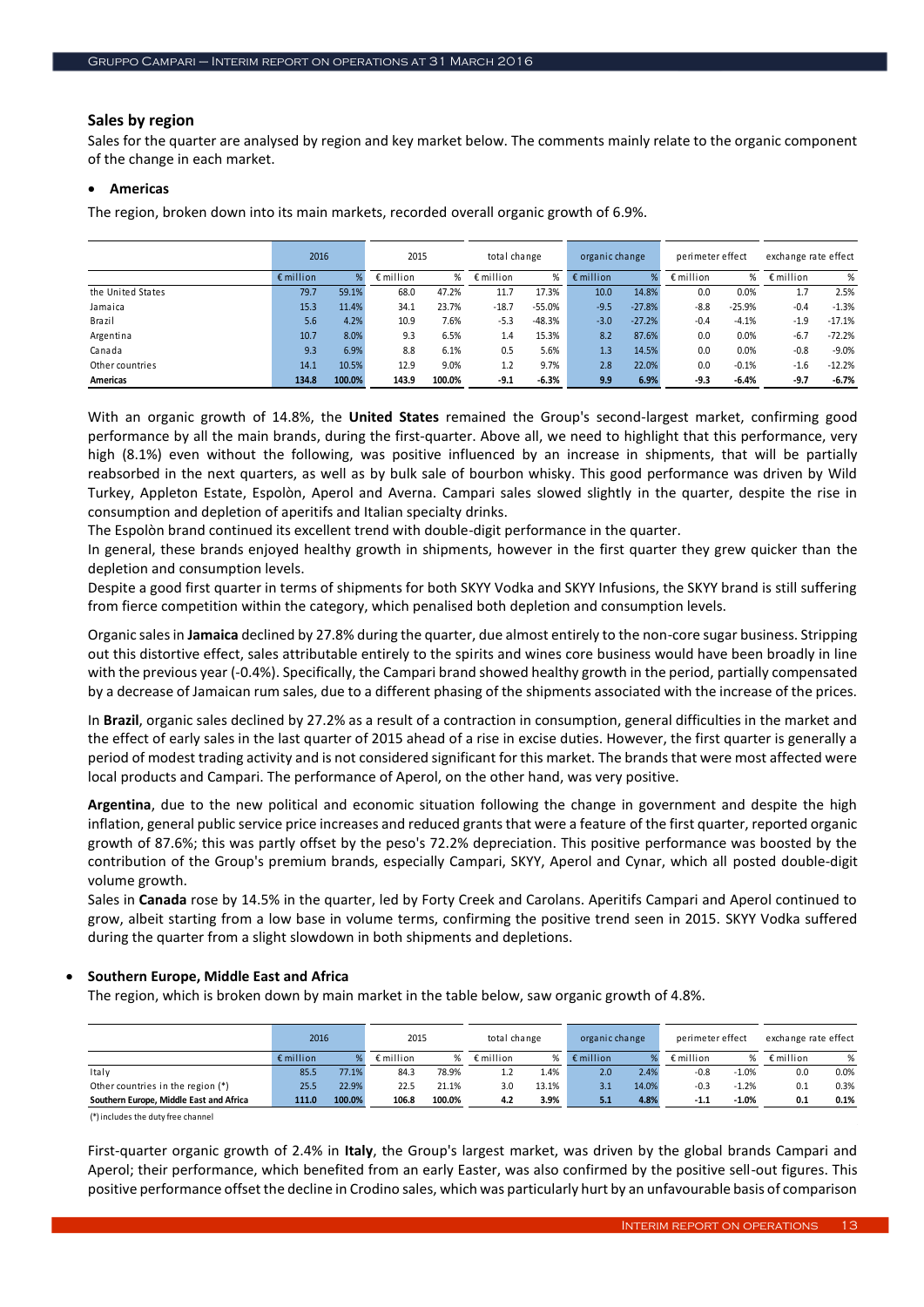with the previous year. Averna recorded positive results, although this was partly because 2015 was a relatively favourable basis for comparison due to the adjustments to distribution following its acquisition in 2014.

The **other countries in the region** reported double-digit growth of 14.0%, due to the healthy performance of France, led by Aperol, Appleton, GlenGrant and Riccadonna, and South Africa, driven by SKYY, GlenGrant, Wild Turkey and Cinzano vermouth; this offset the negative performance of Nigeria, which was affected by prolonged socio-economic instability, and the temporary reorganisation of the duty free channel.

# **Northern, Central and Eastern Europe**

The region posted overall organic growth of 13.3%, spread across its main markets.

|                                      | 2016               |        | 2015               |        | total change       |       | organic change     |       | perimeter effect   |         | exchange rate effect |          |
|--------------------------------------|--------------------|--------|--------------------|--------|--------------------|-------|--------------------|-------|--------------------|---------|----------------------|----------|
|                                      | $\epsilon$ million | ℅      | $\epsilon$ million | ℅      | $\epsilon$ million | %     | $\epsilon$ million |       | $\epsilon$ million | %       | $\epsilon$ million   | %        |
| Germany                              | 32.3               | 55.2%  | 29.7               | 55.6%  | 2.6                | 8.9%  | 3.1                | 10.6% | $-0.5$             | $-1.7%$ | 0.0                  | 0.0%     |
| Russia                               | 4.2                | 7.1%   | 3.8                | 7.1%   | 0.4                | 10.0% | 1.0                | 27.7% | 0.0                | 0.0%    | $-0.7$               | $-17.7%$ |
| Other countries in the region        | 22.1               | 37.7%  | 19.9               | 37.3%  |                    | 11.1% | 2.9                | 14.6% | $-0.1$             | $-0.6%$ | $-0.6$               | $-2.8%$  |
| Northern, central and eastern Europe | 58.6               | 100.0% | 53.3               | 100.0% | 5.2                | 9.8%  | 7.1                | 13.3% | $-0.6$             | $-1.2%$ | $-1.2$               | $-2.3%$  |

In **Germany**, the first quarter, which is typically a period of low trading activity, closed with growth of 10.6% on the back of one-off factors and the strong focus on this market of global brands Aperol and SKYY Vodka, which posted healthy growth, regional brand Frangelico and local brand Ouzo.

In **Russia**, a market that suffered from political and economic unrest in 2015, the first quarter of 2016 started on a positive note with growth of 27.7%. However, the Group's first-quarter performance was boosted not only by the highly favourable basis of comparison in 2015 but also by stable volumes despite the reduction of promotional activities. Moreover, although consumption showed some signs of improvement compared with the previous quarter, the macroeconomic environment in Russia is still difficult generally and the credit risk in distributor relationships has increased. Competition remains fierce and macroeconomic instability is set to continue for the whole of 2016. Therefore, the Group's forecasts remain cautious.

The **other countries in the region** grew by 14.6% in the quarter, due especially to the contribution of the UK, where the Group started direct distribution and where Aperol and Campari are currently being developed, and to the healthy performance of aperitifs and whiskies in Central and Eastern European countries.

# **Asia-Pacific**

The table below shows the region, broken down into Australia and the other countries, with details of the changes during the period.

|                               | 2016               |        | 2015               |        | total change       |          | organic change     |          | perimeter effect   |         | exchange rate effect |         |
|-------------------------------|--------------------|--------|--------------------|--------|--------------------|----------|--------------------|----------|--------------------|---------|----------------------|---------|
|                               | $\epsilon$ million |        | $\epsilon$ million | ℅      | $\epsilon$ million | %        | $\epsilon$ million |          | $\epsilon$ million | %       | $\epsilon$ million   | %       |
| Australia                     | 18.0               | 78.0%  | 15.9               | 67.9%  | 2.2                | 13.7%    | 3.4                | 21.5%    | 0.0                | 0.0%    | $-1.2$               | $-7.8%$ |
| Other countries in the region | 5.1                | 22.0%  | 7.5                | 32.1%  | $-2.4$             | $-32.4%$ | $-2.1$             | $-27.3%$ | 0.0                | $-0.3%$ | $-0.4$               | $-4.7%$ |
| Asia-Pacific                  | 23.1               | 100.0% | 23.4               | 100.0% | $-0.3$             | $-1.1%$  | 1.4                | 5.8%     | 0.0                | $-0.1%$ | $-1.6$               | $-6.8%$ |

The positive results in the first quarter, which closed with overall organic growth of 5.8% for the region, confirmed the trend already evident in 2015.

In **Australia**, organic growth of 21.5% was caused by the good performance of Wild Turkey ready-to-drink, Wild Turkey bourbon, Aperol, SKYY ready-to-drink and Espolòn. The phasing of the local co-packing business also contributed to the region's growth.

The **other countries** fell by 27.3% due to decreases in sales in New Zealand, China and Japan. Some temporary effects relating to New Zealand and Japan orders will be reabsorbed during the year, while the general economic slowdown in China has also affected the Group's main competitors.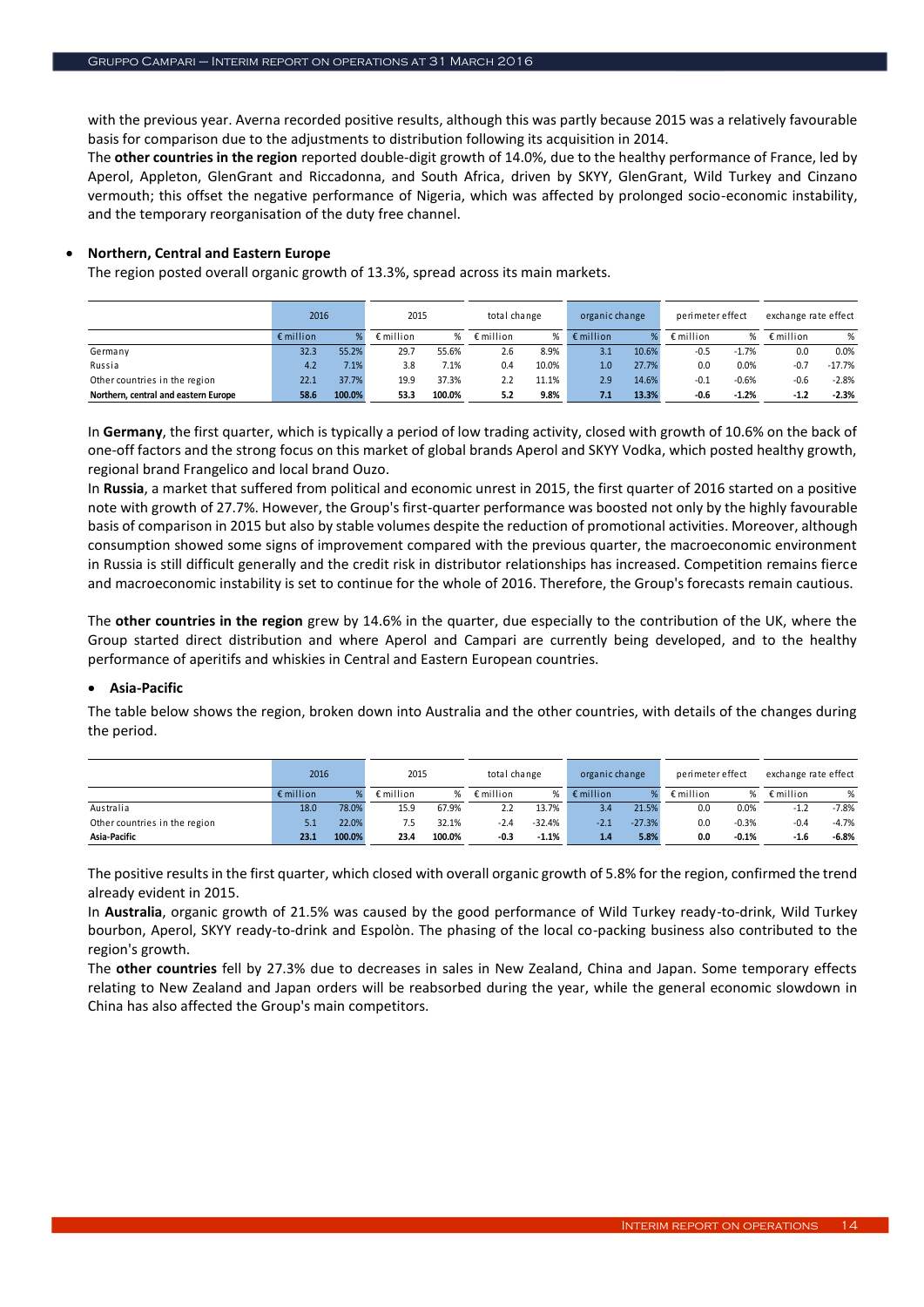# **Sales by major brands at consolidated level**

The following table summarises growth (organic and total) in the Group's main brands in the first quarter of the year, broken down into the main categories identified by the Group based on the priority (global, regional, local and other) assigned to them.

|                                        | Percentage of Group<br>sales |          |          | change in percentage sales, of which |               |
|----------------------------------------|------------------------------|----------|----------|--------------------------------------|---------------|
|                                        |                              | total    | organic  | perimeter                            | exchange rate |
| Campari                                | 10.7%                        | 11.1%    | 21.4%    | $\overline{\phantom{a}}$             | $-10.3%$      |
| SKYY <sup>(1)</sup>                    | 11.4%                        | 4.6%     | 5.9%     | $\overline{\phantom{a}}$             | $-1.3%$       |
| Aperol                                 | 10.4%                        | 23.2%    | 24.7%    | $\ddot{\phantom{1}}$                 | $-1.6%$       |
| Wild Turkey portfolio (1)(2)           | 7.5%                         | 2.4%     | 1.9%     |                                      | 0.6%          |
| Jamaican rums portfolio <sup>(3)</sup> | 5.7%                         | $-1.9%$  | 1.6%     |                                      | $-3.5%$       |
| global priority brands                 | 45.8%                        | 8.5%     | 11.9%    | ٠                                    | $-3.4%$       |
| Cinzano                                | 4.0%                         | $-6.6%$  | 5.3%     | $\overline{\phantom{a}}$             | $-11.9%$      |
| Frangelico                             | 1.7%                         | 8.6%     | 9.7%     | $\overline{\phantom{a}}$             | $-1.0%$       |
| Averna                                 | 1.6%                         | 61.4%    | 61.6%    | $\overline{\phantom{a}}$             | $-0.2%$       |
| <b>Forty Creek</b>                     | 1.1%                         | $-9.0%$  | $-3.7%$  |                                      | $-5.3%$       |
| Espolòn                                | 1.5%                         | 67.6%    | 67.6%    |                                      | 0.1%          |
| other                                  | 6.2%                         | 22.4%    | 26.6%    |                                      | $-4.2%$       |
| regional priority brands               | 16.1%                        | 14.9%    | 20.7%    | $\overline{\phantom{a}}$             | $-5.8%$       |
| Campari Soda                           | 4.6%                         | $-3.8%$  | $-3.7%$  | $\overline{\phantom{a}}$             | 0.0%          |
| Crodino                                | 3.8%                         | $-13.6%$ | $-13.6%$ | $\overline{\phantom{a}}$             | $-0.1%$       |
| Wild Turkey ready-to-drink             | 2.3%                         | 4.8%     | 12.1%    | $\overline{\phantom{a}}$             | $-7.3%$       |
| Brazilian brands Dreher and Sagatiba   | 0.7%                         | $-44.3%$ | $-27.3%$ | $\overline{\phantom{a}}$             | $-17.0%$      |
| other                                  | 1.9%                         | 6.9%     | 6.3%     |                                      | 0.6%          |
| local priority brands                  | 13.4%                        | $-7.8%$  | $-5.2%$  |                                      | $-2.6%$       |
| rest of the portfolio                  | 24.6%                        | $-15.6%$ | $-0.1%$  | $-11.5%$                             | $-4.0%$       |
| total                                  | 100.0%                       | 0.0%     | 7.2%     | $-3.4%$                              | $-3.8%$       |

(1) excludes ready-to-drink

(2) includes American Honey

(3) includes Appleton, J. Wray and Wray & Nephew Overproof rum

The **Group's global priority brands** (45.8% of Group sales) posted sales growth of +11.9%, while exchange rate variations had a minor negative effect in the quarter (-3.4%).

**Campari** generated organic growth of +21.4% in the period due to the strong growth recorded in Italy, which was partly boosted by the effect of an early Easter, as well as in Argentina, Jamaica, the UK, Canada and Germany. These positive factors offset the temporary decline in some markets and the weakness in Brazil, in a season that typically sees low trading activity. This organic growth was partly offset by a large negative exchange rate effect (-10.3%), mainly as a result of Argentina.

**SKYY** closed the quarter with organic growth of +5.9%, due to the healthy results in its main market of the US (+2.6%), where both SKYY Vodka and SKYY Infusions reported growth at the end of the quarter, due also to a favourable timing of the shipments that will be reabsorbed in the next quarters. Other markets, such as Italy, Germany and Argentina, also closed the first quarter with good results, thus offsetting the slowdown in Brazil, due to the early sales seen in the last quarter of 2015 ahead of the rise in excise duties, and China.

**Aperol** reported substantial organic growth of +24.7%, due to the healthy performances of its core markets - most notably, Italy and Germany - but also generally across all markets where the brand is currently being developed, especially France, US, Brazil, UK, Spain, Belgium, Australia, Chile and the duty free channel.

Sales in the **Wild Turkey** portfolio, which includes American Honey, increased by +1.9% on the back of a satisfactory result in the two main markets of the US (+7.6%) and Australia (+10.6%). Sales in Japan continued to decline, as had become apparent in the previous period, due to the timing of the orders. Growth in the portfolio was mainly driven by Wild Turkey in the US and Australia, while American Honey, although reporting slight growth in the US, continued to experience difficulties in its segment in both countries.

It should be noted that the performance described does not include the Wild Turkey ready-to-drink portfolio, which, given that it is an exclusively domestic business in the Australian market, is classified under local priority brands.

The **Jamaican rums portfolio** (Appleton Estate, J.Wray and Wray & Nephew Overproof) reported overall organic growth of +1.6% due to phasing effects, which had been particularly high in the year-earlier quarter; performance in the US was positive (+9.4%), but the brands slowed temporarily in its largest market of Jamaica (-10.0%). Canada and the UK reported positive performance in the quarter, as did other markets where sales are still insignificant.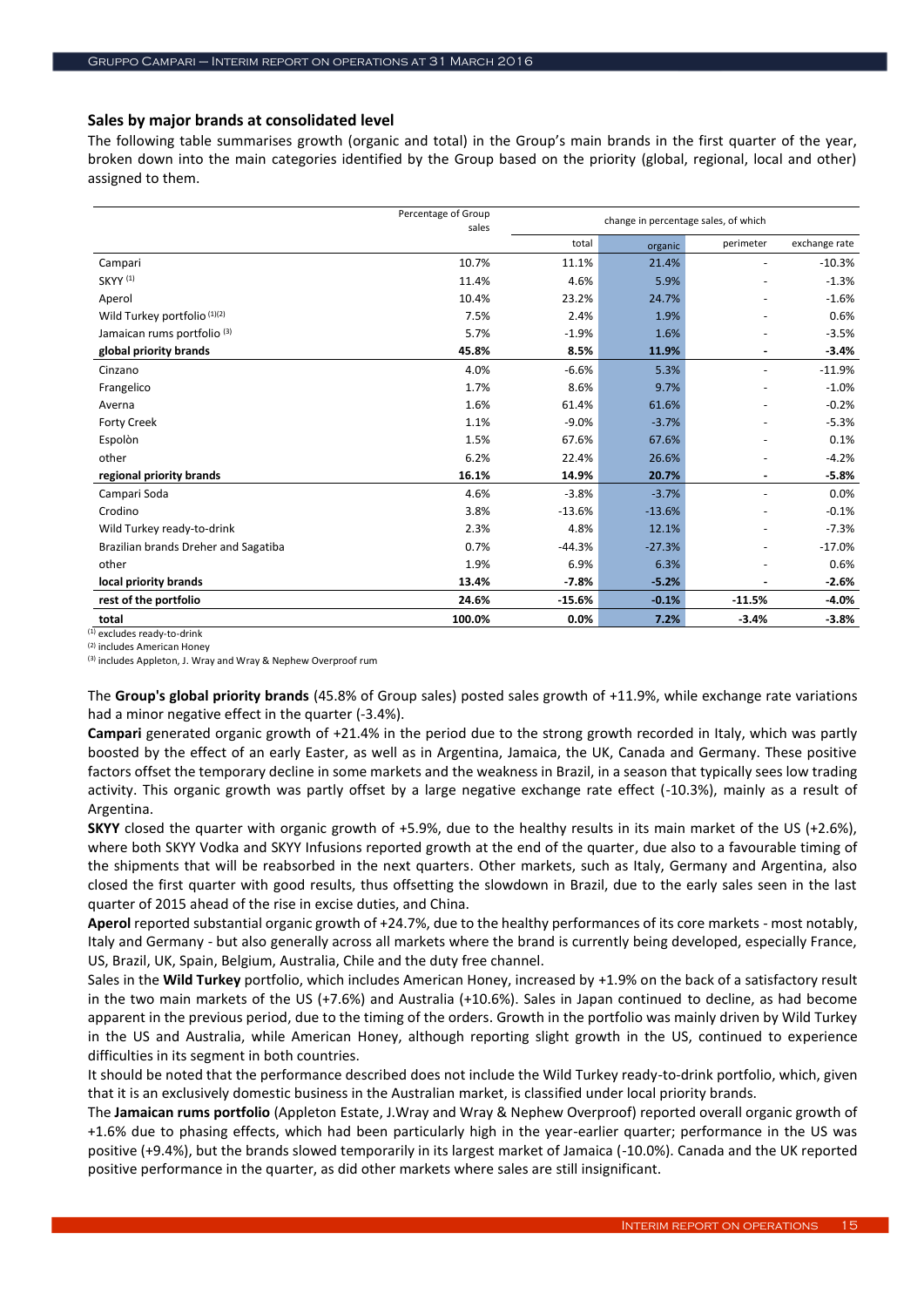**Regional priority brands** (16.1% of Group sales) also posted double-digit growth of +20.7% in the quarter. Growth was spread across all the main brands, especially Frangelico, Averna, Espolòn and GlenGrant.

In addition to its positive performances in the US, Canada and the UK, **Frangelico** (+9.7%) reported an excellent first-quarter result in Germany.

It should be noted that, with regard to **Averna** (+61.6%), which recorded positive results in its main markets of Italy, US and Germany, this was partly because 2015 was a relatively favourable basis for comparison due to the adjustments to distribution of the brand portfolio in the various markets following its acquisition in 2014.

**Espolòn** (+67.6%) continued to report double-digit growth in the US, as well as good results in the markets in which the brand is currently being developed, including Australia and Italy.

Of the regional brands, **Cinzano** also achieved good organic growth (+5.3%), but this performance was offset by negative exchange rate effects (-11.9%), mainly in Argentina and Russia.

Specifically, Cinzano vermouth grew by +14.4% in Argentina, Russia, South Africa and many other markets. Cinzano sparkling wines, however, decreased by -2.9% on the back of a decline in Italy, which was only partly offset by positive performances in Russia and Germany.

Despite a good performance on the Canadian market, **Forty Creek** posted a negative performance in the quarter (-3.7%) due to a fall in American sales in the period.

All **other brands** in the category (GlenGrant, Carolans, Cynar, Braulio and the other sparkling wines, Riccadonna and Mondoro) posted good results in the first quarter, due to the generally positive performance of all their main markets, namely Italy, US, France, Russia and Argentina.

In contrast to the previous categories, however, **local priority brands** (13.4% of the Group's portfolio) fell by -5.2% in the quarter. With reference to the main brands, Campari Soda and Crodino, contracted in Italy, partly as a result of a negative basis of comparison in the previous year. The Brazilian brands came to a standstill, mainly due to the difficult local macroeconomic environment. These results were partly offset by the good performance of Wild Turkey ready-to-drink in Australia and Ouzo 12 in Germany.

The **rest of the portfolio**, which represents about one quarter of Group sales (including agency brands, which account for around 10% of Group sales), was broadly in line with the previous year (-0.1%). Note the good performance in this category of SKYY ready-to-drink in Mexico and Australia and the agency brands in Germany and Argentina. Conversely, negative performances were recorded by Coruba in New Zealand and Zedda Piras in Italy.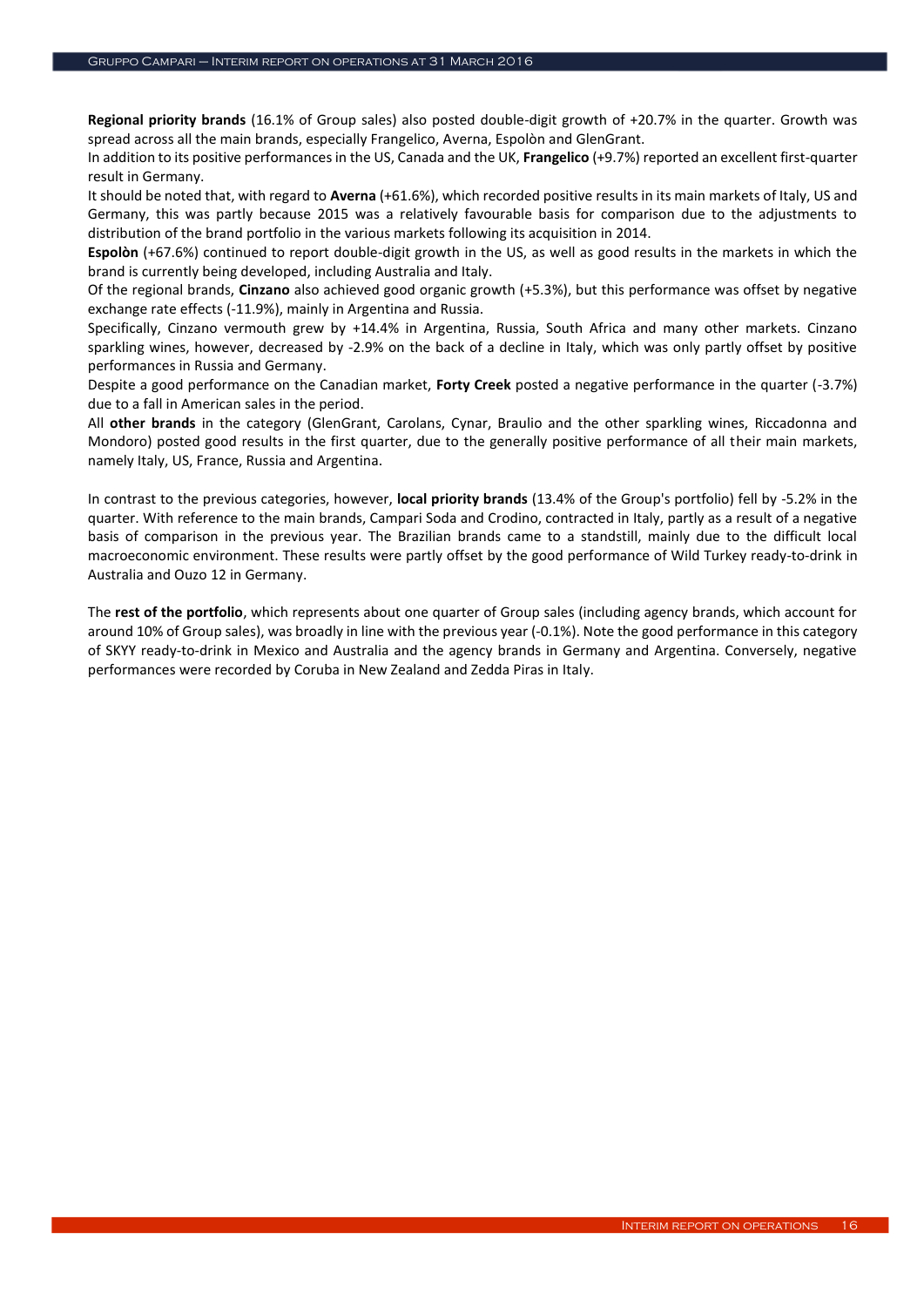#### **Income statement**

# **Preliminary remarks**

The income statement for the first quarter of 2016 shows a positive trend in all performance indicators compared with 2015, as well as a sustained organic growth.

The first quarter of the year, which, due to the seasonal nature of the business, normally makes a smaller contribution to annual profitability, had a very positive start, boosted in part by Easter falling earlier than 2015, as well as the favourable timing of orders in the United States. Overall, sales were in line with the previous year, while the gross margin in absolute terms rose by +7.8%, the contribution margin by +7.5% and the result from recurring activities by +21.1%. Conversely, the Group's profit before tax fell by -4.3% due to non-recurring charges for the period. Excluding non-recurring items for the period, the Group's profit before tax rose by +26.1% to € 40.2 million.

This change is composed of the following components:

- At organic level, the first quarter of 2016 posted a positive result, with sales growth of +7.2%, generated across all geographical regions. Organic growth in the gross margin and the result from recurring activities were +11.3% and +20.3% respectively, due to an across-the-board reduction in production and sales costs and overheads. Global priority brands, especially Aperol and Campari, continued their positive trend. Regional priority brands, especially Espolòn, Frangelico and Averna, also showed a highly positive performance. This effect was strengthened by a generally positive geographical mix, which, in the major developed markets, where profitability exceeds the Group average, allowed the Group to improve gross profit by 200 basis points at organic level, compared with the year-earlier period. In terms of the result from recurring activities, profitability improved by 290 basis points overall, of which 170 related to organic growth.
- The exchange rate effect was -3.8% on sales and +4.3% on the result from recurring activities; the depreciation of the Argentine and Brazilian currencies contributed to these effects.
- The effect of external growth was not material during the period and had a negative effect of -3.4% on sales and of 3.5% on the result from recurring activities.

|                                          | 2016               |         | 2015      |         | total change       |          | of which organic   |       | of which external |         | of which due to<br>exchange rates |         |
|------------------------------------------|--------------------|---------|-----------|---------|--------------------|----------|--------------------|-------|-------------------|---------|-----------------------------------|---------|
|                                          | $\epsilon$ million | %       | € million | %       | $\epsilon$ million | %        | $\epsilon$ million | %     | € million         | %       | $\epsilon$ million                | %       |
| Net sales                                | 327.4              | 100.0   | 327.4     | 100.0   | 0.0                | 0.0%     | 23.5               | 7.2%  | (11.0)            | $-3.4%$ | (12.4)                            | $-3.8%$ |
| Cost of goods sold                       | (148.3)            | $-45.3$ | (161.2)   | $-49.2$ | 12.9               | $-8.0%$  | (4.6)              | 2.9%  | 9.4               | $-5.8%$ | 8.1                               | $-5.0%$ |
| Gross margin                             | 179.2              | 54.7    | 166.2     | 50.8    | 12.9               | 7.8%     | 18.9               | 11.3% | (1.6)             | $-1.0%$ | (4.3)                             | $-2.6%$ |
| Advertising and promotional costs        | (52.4)             | $-16.0$ | (48.3)    | $-14.8$ | (4.1)              | 8.5%     | (6.5)              | 13.5% | (0.0)             | 0.0%    | 2.4                               | $-5.0%$ |
| <b>Contribution margin</b>               | 126.7              | 38.7    | 117.9     | 36.0    | 8.8                | 7.5%     | 12.3               | 10.5% | (1.6)             | $-1.4%$ | (1.9)                             | $-1.6%$ |
| Overheads                                | (72.8)             | $-22.2$ | (73.4)    | $-22.4$ | 0.6                | $-0.8%$  | (3.3)              | 4.5%  | 0.1               | $-0.1%$ | 3.8                               | $-5.2%$ |
| <b>Result from recurring activities</b>  | 53.9               | 16.5    | 44.5      | 13.6    | 9.4                | 21.1%    | 9.1                | 20.3% | (1.6)             | $-3.5%$ | 1.9                               | 4.3%    |
| Non-recurring income (charges)           | (6.0)              | $-1.8$  | 3.9       | 1.2     | (9.8)              |          |                    |       |                   |         |                                   |         |
| <b>Operating result</b>                  | 47.9               | 14.6    | 48.4      | 14.8    | (0.5)              | $-0.9\%$ |                    |       |                   |         |                                   |         |
| Net financial income (charges)           | (13.7)             | $-4.2$  | (12.5)    | $-3.8$  | (1.2)              | 9.8%     |                    |       |                   |         |                                   |         |
| Profit before tax and non-controlling    |                    |         |           |         |                    |          |                    |       |                   |         |                                   |         |
| interests                                | 34.2               | 10.5    | 35.9      | 11.0    | (1.7)              | $-4.7%$  |                    |       |                   |         |                                   |         |
| Non-controlling interests                | (0.0)              | 0.0     | (0.1)     | 0.0     | 0.1                | $-97.5%$ |                    |       |                   |         |                                   |         |
| Group profit before tax                  | 34.2               | 10.5    | 35.8      | 10.9    | (1.5)              | $-4.3%$  |                    |       |                   |         |                                   |         |
| Total depreciation and amortisation      | (12.9)             | $-3.9$  | (11.7)    | $-3.6$  | (1.2)              | 10.0%    | (1.7)              | 14.6% | 0.1               | $-0.6%$ | 0.5                               | $-4.0%$ |
| <b>EBITDA</b> before other non-recurring |                    |         |           |         |                    |          |                    |       |                   |         |                                   |         |
| income and charges                       | 66.8               | 20.4    | 56.2      | 17.2    | 10.6               | 18.8%    | 10.8               | 19.1% | (1.6)             | $-2.9%$ | 1.4                               | 2.5%    |
| <b>EBITDA</b>                            | 60.8               | 18.6    | 60.1      | 18.4    | 0.7                | 1.2%     |                    |       |                   |         |                                   |         |

#### **Income statement**

The table below shows the income statement for the first quarter of 2016 and a breakdown of the total change by organic growth, and perimeter and exchange rate effects.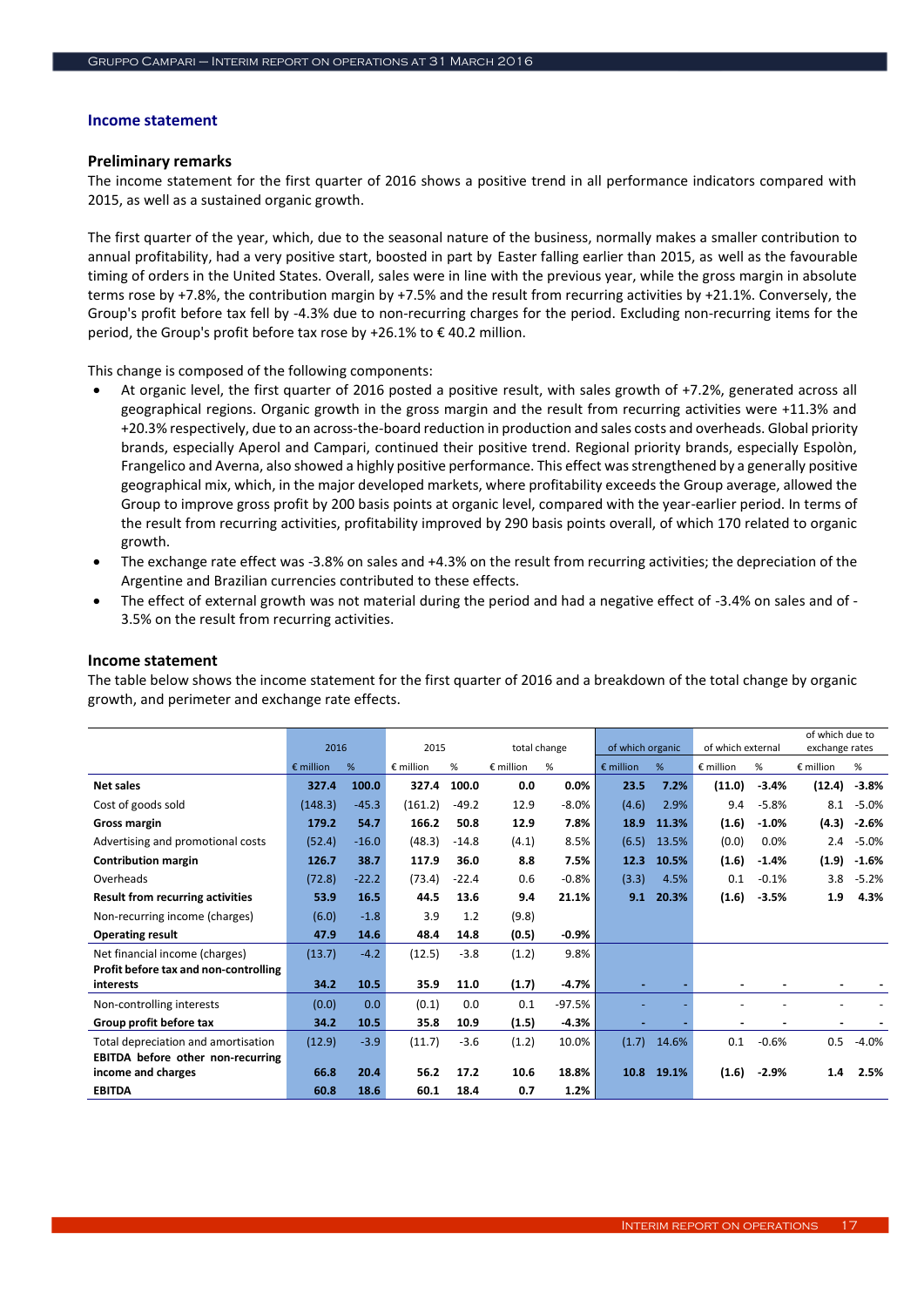The resulting changes in the Group's total and organic profitability, calculated in basis points, are as follows:

| dilution in basis points (*)                | total  | organic |
|---------------------------------------------|--------|---------|
| Cost of goods sold after distribution costs | 390    | 200     |
| Gross margin                                | 390    | 200     |
| Advertising and promotional costs           | $-130$ | $-90$   |
| <b>Contribution margin</b>                  | 270    | 110     |
| Overheads                                   | 20     | 60      |
| <b>Result from recurring activities</b>     | 290    | 170     |

(\*) There may be rounding effects given that the basis points corresponding to the dilution have been rounded to the nearest ten

**Net sales** for the quarter totalled € 327.4 million, broadly in line with the first quarter of 2015. The components of organic growth and the change in the perimeter had contrasting effects of +7.2% and -3.4% respectively. Added to this, the exchange rate effect was negative at -3.8%. For more details on these effects and on sales by region and brand, please refer to the section above.

**Gross margin** was € 179.2 million and, in absolute terms, increased by +7.8% compared with the first quarter of 2015. As a percentage of sales, it increased from 50.8% in 2015 to 54.7% in 2016, with an increase of 390 basis points in profitability, due to organic growth and exchange rate effects. At organic level, the improvement led to an increase in 200 basis points due to the favourable product/market mix of sales, attributable to various contrasting factors: the first quarter saw good organic growth in the United States and Italy, which more than offset the dilution from growth in less profitable countries such as Argentina. In addition, the mix was boosted by the reduced contribution of the less profitable sugar business in Jamaica.

Traditionally, the first quarter of the year is the period when consumption of the Group's products is at its lowest, which means that advertising and promotional costs as a percentage of sales are normally lower than the annual average (17.3% in the full year 2015). These costs were 16.0% of sales in the first quarter of 2016, a rise on the figure of 14.8% in the first quarter of the previous year.

The **contribution margin** for the quarter was € 126.7 million, an increase of +7.5% compared with last year, thanks to a combination of positive effects due mainly to organic growth of +10.5%, which was partially offset by a perimeter effect of -1.4% and and an exchange rate effect of -1.6%. Consequently, profitability as a percentage of sales increased by 270 basis points in total and 110 basis points at organic level.

**Overheads** fell slightly overall by -0.8% compared with the year-earlier period, due to an unfavourable exchange rate effect of -5.2% and organic growth of +4.5%. In the two periods under comparison, despite an overall +7.2% increase in sales, overheads as a percentage of sales fell by 20 basis points, including 60 basis points at organic level, from 22.4% in 2015 to 22.2% in 2016.

**The result from recurring activities** was € 53.9 million, an increase of +21.1% compared with the same period of last year. As a percentage of sales, it was 16.5% compared with 13.6% last year, leading to a 290-basis point improvement, including 170 basis points at organic level, attributable to:

- an improvement in gross margin, which boosted profitability at organic level by 200 basis points;
- an increase in advertising and promotional costs, which had a dilutive effect of 90 basis points on profitability;
- a decrease in overheads with the resulting 60-basis-point positive effect on its percentage of sales.

The decrease in the perimeter effect on the result from recurring activities (-3.5%) was due to the effect of business sales and the termination of distribution agreements.

**Non-recurring income and charges** showed a net negative balance of € 6.0 million (of which € 2.5 million related to the acquisition of SPML and the rest to restructuring and sales of non-core businesses), while in 2015, the net balance was positive at € 3.9 million, due mainly to the sale of the Federated Pharmaceutical division in Jamaica.

**The operating result** for the first quarter of 2016 was € 47.9 million, a decrease of -0.9% compared with the first quarter of last year.

Stripping out the exchange rate and perimeter effects, organic growth was +8.5%.

The return on sales, i.e. the operating result expressed as a percentage of net sales was 14.6% (slightly less than in 2015), despite the negative impact of the non-recurring items in the period.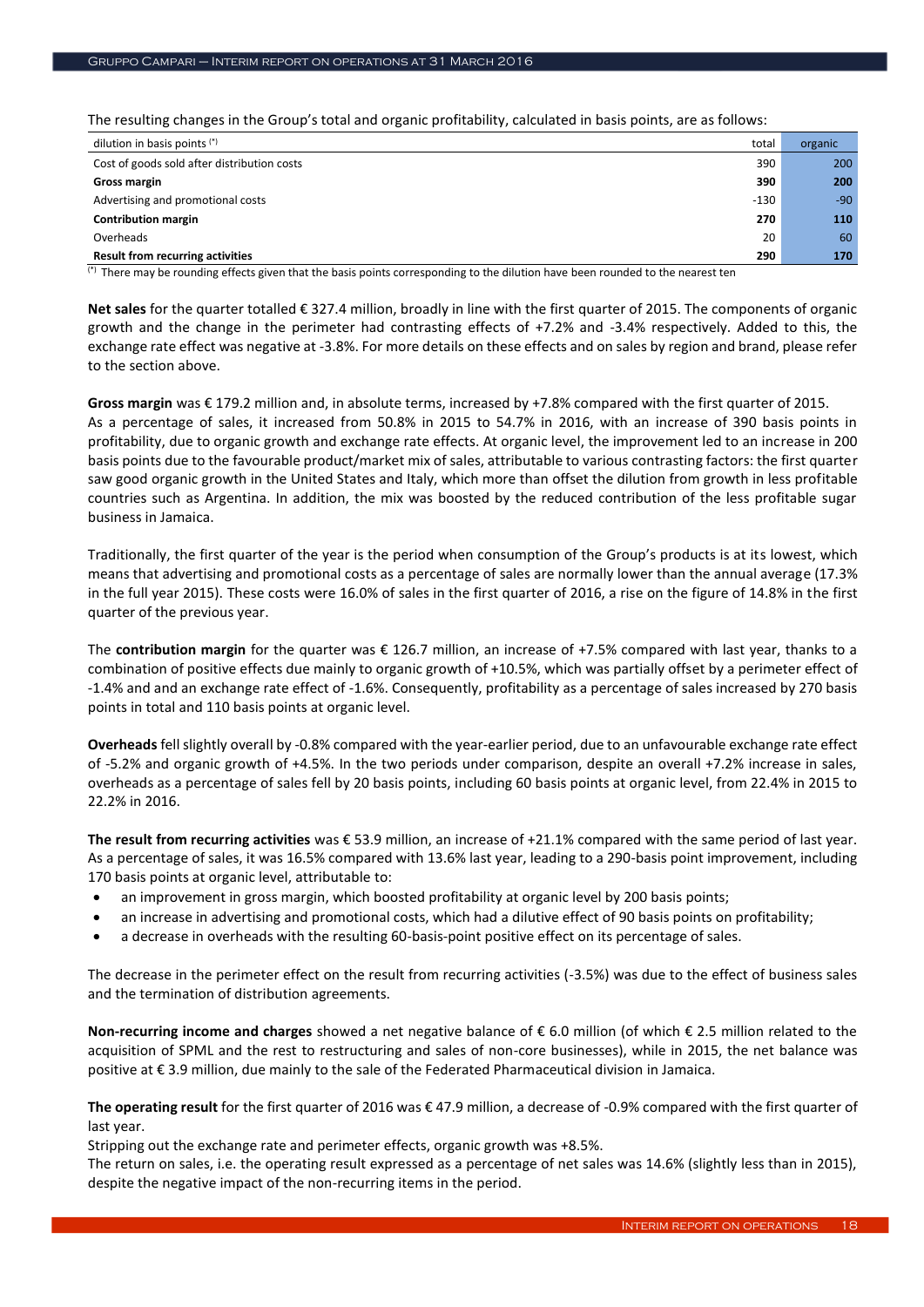**Depreciation and amortisation** for the period totalled € 12.9 million, up by € 1.2 million from the first quarter of 2015. **EBITDA before non-recurring income and charges** increased by +18.8% (+19.1% on a same-structure basis and at constant exchange rates) to € 66.8 million.

**EBITDA** came in at  $\epsilon$  60.8 million, an increase of +1.2%.

**Net financial charges** in the first quarter of 2016, which include the effects of exchange rate differences, stood at € 13.7 million, slightly higher than the figure of  $\epsilon$  12.5 million in the year-earlier period. The amount includes non-recurring income of € 5.3 million from sales of financial assets which were classified as available for sale on 31 December 2015, after the closure of pension plans in Jamaica.

Average net debt for the first quarter of 2016 (€ 874.5 million) improved compared with the year-earlier period (€ 991.4 million), while the average cost of debt, excluding exchange rate effects and non-recurring financial components, was 8,0%, compared with 5.7% in 2015. This increase was mainly due to the recognition of net financial liabilities arising from the issue of the Eurobond 2015 bond. These were not offset by the accrued interest on available liquidity, due to the negative carry, in an environment of close-to-zero market rates, relating to the cost paid on medium- and long-term debt.

Lastly, it should be recalled that debt for the first quarter of 2016 reflects the issue of the bond loan in both the mediumto long-term debt items and in cash and cash equivalents, and that the effect of the acquisition of SPML was € 125.5 million at 31 March 2016.

**Group profit before tax** was € 34.2 million in the first quarter of 2016, a fall of -4.3% year-on-year.

# **Financial position**

# **Breakdown of net debt**

|                                                        | 31 March 2016      | 31 December 2015   | change             |
|--------------------------------------------------------|--------------------|--------------------|--------------------|
|                                                        | $\epsilon$ million | $\epsilon$ million | $\epsilon$ million |
| cash and cash equivalents                              | 444.7              | 844.3              | (399.6)            |
| payables to banks                                      | (29.1)             | (29.3)             | 0.2                |
| real estate lease payables                             |                    | (0.1)              | 0.1                |
| private placement and bond                             | (437.7)            | (441.6)            | 3.9                |
| other financial receivables and payables               | 340.7              | 50.1               | 290.6              |
| short-term net cash position                           | 318.6              | 423.4              | (104.8)            |
| payables to banks                                      | (3.3)              | (4.4)              | 1.1                |
| real estate lease payables                             | (0.7)              | (2.0)              | 1.2                |
| private placement and bond (*)                         | (1,262.4)          | (1, 266.5)         | 4.0                |
| other financial receivables and payables               | 29.2               | 28.2               | 1.0                |
| medium-/long-term net financial position               | (1, 237.3)         | (1, 244.7)         | 7.4                |
| debt relating to operating activities                  | (918.7)            | (821.2)            | (97.4)             |
| payables for put options and earn-outs                 | (4.5)              | (4.6)              | 0.1                |
| net financial position                                 | (923.1)            | (825.8)            | (97.3)             |
| $\binom{*}{\cdot}$ including the relevant derivatives. |                    |                    |                    |

(\*) including the relevant derivatives

The Group's net debt at 31 March 2016 was € 923.1 million, a net increase of € 97.3 million on the figure of € 825.8 million recorded at 31 December 2015. This was mainly due to the payment of the purchase price of € 125.5 million for the first block of shares in SPML.

It should be noted that the total implied equity value of 100% of SPML will be € 684 million while the implied enterprise value will be € 652 million, of which € 125.5 million have already been booked at 31 March 2016. For further information on the transaction, see section on 'Significant events during the period'.

The effect of fluctuating exchange rates during the two periods under comparison did not have a significant impact on the overall net financial position.

A breakdown of the net financial position at 31 March 2016 continued to show a positive split between short and medium/long-term debt.

The short-term final net cash position was € 318.6 million, a decrease of € 104.8 million compared with 31 December 2015, due to the acquisition of the first block of shares in SPML, totalling  $\epsilon$  125.5 million.

The short-term debt position breaks down as follows:

cash and cash equivalents of  $\epsilon$  444.7 million;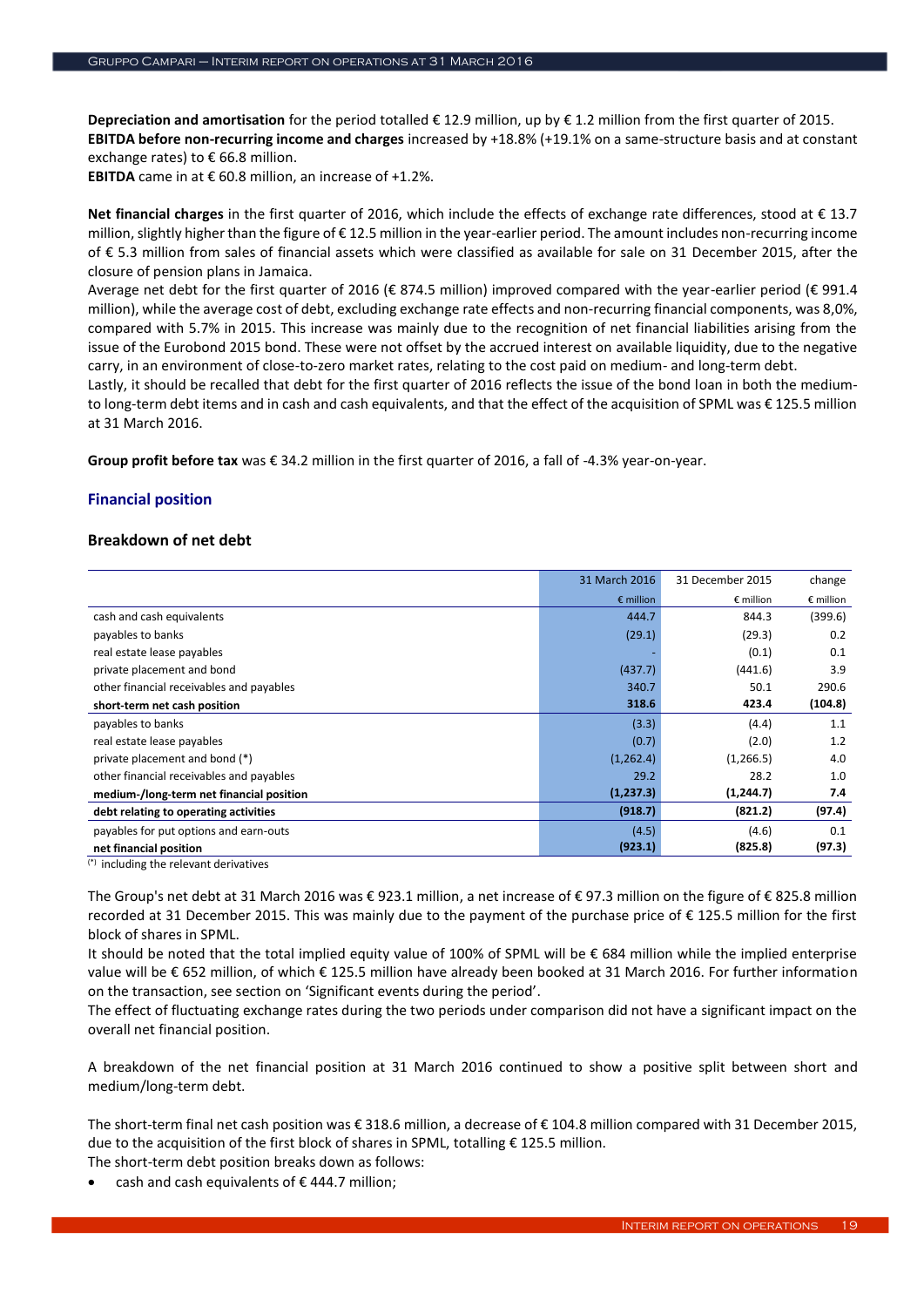- short-term net financial assets totalling € 340.7 million, mainly relating to financial receivables and securities of € 370.7 million, restricted deposits of € 3.2 million (including cash allocted to the purchase of the remaining shares of J. Wray & Nephew Ltd.) and net interest accrued on existing loans, totalling € 33.2 million;
- payables to banks totalling € 29.1 million;
- payables relating to bonds (nominal value of € 350 million maturing in October 2016) and private placement (nominal value of USD 100 million maturing in June 2016) totalling € 437.4 million. The remaining tranches of the Parent Company's bonds and Campari America's private placement are all classified as medium/long-term debt since they mature more than 12 months after the date of this Report.

The change compared with 31 December 2015 in cash and cash equivalents (which fell by € 399.6 million) and other financial receivables and payables (which rose by € 290.6 million) was essentially due to the allocation of financial resources for the successful outcome of the public purchase offer on the shares of SPML.

Medium-to-long-term debt of € 1,237.3 million, almost exclusively comprising existing bonds, decreased substantially due to changes in the US Dollar exchange rate during the period, which reduced the debt figure by  $\epsilon$  4.4 million.

Separately, the Group's net debt included a financial payable of  $\epsilon$  4.5 million, which was essentially unchanged from 31 December 2015, relating to the payment of the earn-out on Sagatiba and the residual debt for the repurchase of noncontrolling interests associated with the Jamaican acquisition, described above.

It should be noted, lastly, that the agreements relating to a number of bond issues, the Parent Company's revolving credit facility and the Campari America private placement include negative pledges and covenants. The covenants include the Group's obligation to maintain particular levels for certain financial indicators, most notably the ratio of net debt to EBITDA. At 31 March 2016, this multiple was 2.4 (2.2 at 31 December 2015).

# **Operating working capital**

The breakdown of the total change in operating working capital compared with 31 December 2015 and 31 March 2015 is as follows:

|                                                  | 31 March           | 31 December        | change             | of which           | 31 March           | change             | of which           |
|--------------------------------------------------|--------------------|--------------------|--------------------|--------------------|--------------------|--------------------|--------------------|
|                                                  | 2016               | 2015               |                    | organic            | 2015               |                    | organic            |
|                                                  | $\epsilon$ million | $\epsilon$ million | $\epsilon$ million | $\epsilon$ million | $\epsilon$ million | $\epsilon$ million | $\epsilon$ million |
| receivables from customers                       | 235.3              | 295.9              | (60.6)             | (57.4)             | 282.5              | (47.2)             | (26.7)             |
| inventories, of which:                           |                    |                    |                    |                    |                    |                    |                    |
| - maturing inventory                             | 256.2              | 269.8              | (13.6)             | 0.2                | 272.4              | (16.2)             | 3.4                |
| - other inventory                                | 247.4              | 228.4              | 19.0               | 23.7               | 273.2              | (25.7)             | (8.8)              |
| total inventories                                | 503.7              | 498.2              | 5.4                | 23.9               | 545.6              | (41.9)             | (5.4)              |
| payables to suppliers                            | (182.2)            | (217.2)            | 35.0               | 31.2               | (201.1)            | 18.9               | 9.6                |
| operating working capital                        | 556.8              | 576.9              | (20.2)             | (2.3)              | 627.0              | (70.2)             | (22.5)             |
| sales in the previous 12 months                  | 1,656.8            | 1,656.8            |                    |                    | 1,598.6            |                    |                    |
| working capital as % of sales in the previous 12 |                    |                    |                    |                    |                    |                    |                    |
| months:                                          | 33.6               | 34.8               |                    |                    | 39.2               |                    |                    |

At 31 March 2016, operating working capital totalled € 556.8 million, a decrease of € 20.2 million compared with the figure at 31 December 2015.

Net of the exchange rate effect, which reduced working capital by € 17.9, this item fell by € 2.3 million overall, in organic terms, in the first quarter.

Compared with 31 December 2015, organic seasonal effects in the first quarter caused a sharp decrease (of € 57.4 million) in the value of trade receivables, which at year-end traditionally show higher absolute values than during the next quarters. This reduction is almost entirely offset by an increase in inventories of finished goods (of € 23.9 million), ahead of the seasonal peak in the second half of the year, and by a reduction in the value of trade payables (of € 31.2 million).

Organic growth in inventories was attributable to a rise in finished product stocks and other merchandise of the Group, in the amount of € 23.7 million, while stocks of maturing inventory were broadly unchanged in organic terms. In relation to maturing inventory, located in the Americas and Scotland, the exchange rate effect was significant ( $\epsilon$  13.8 million), and had an impact on the overall reduction in stocks of maturing inventory.

With regard to a comparison with the year-earlier period, operating working capital at 31 March 2016 was down by € 70.2 million. This change was primarily due to significant exchange rate effects between the two dates under comparison, which led to a decrease in working capital of € 47.8 million. This resulted in an organic decrease of € 22.5 million.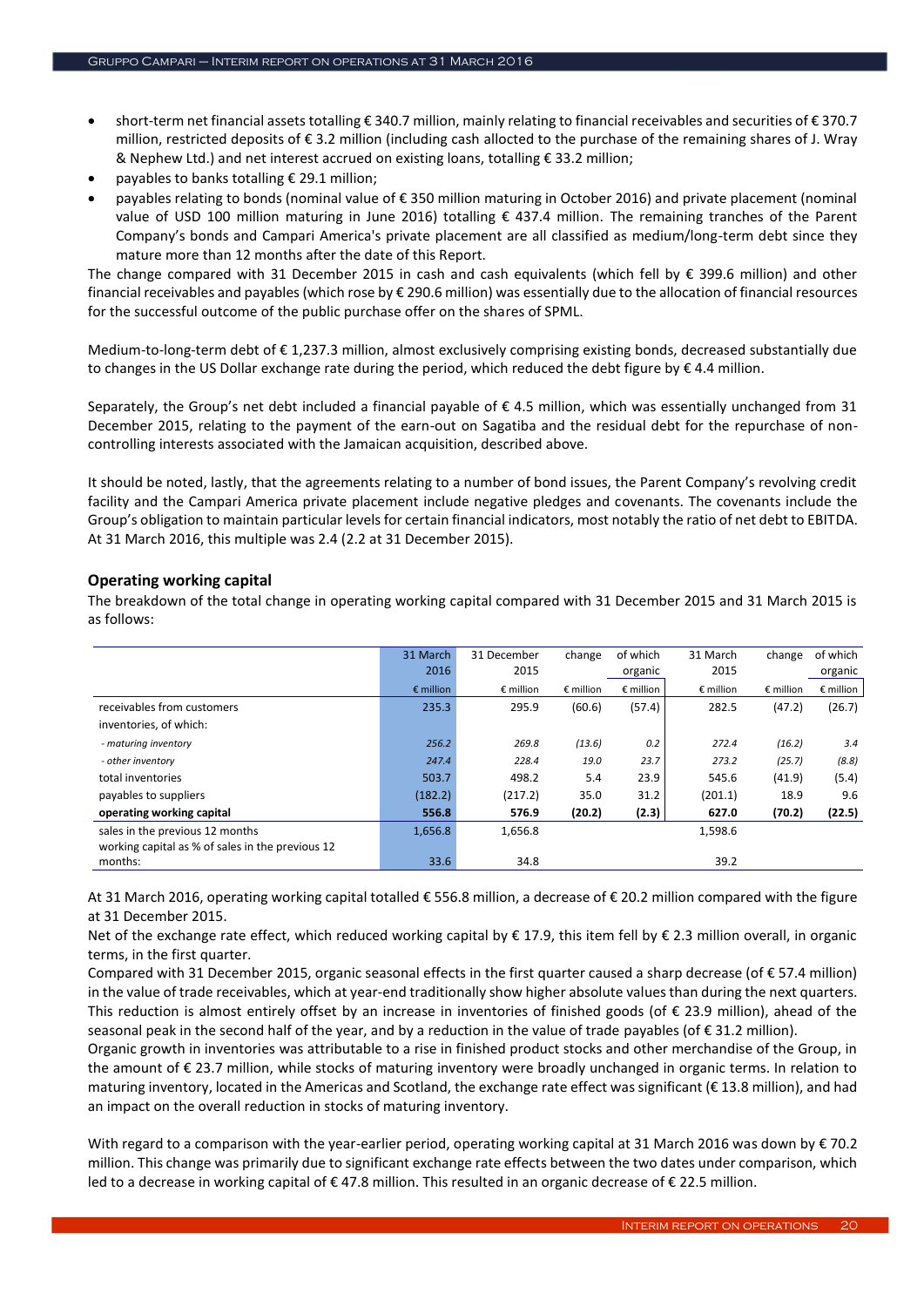Operating working capital as a percentage of net sales in the previous twelve months was 33.6%, a reduction compared with both the figure at 31 December 2015 (34.8%) and at 31 March 2015 (39.2%).

# **Events taking place after the end of the period**

# Innovation and new product launches

#### **Other brands**

The Group continued, in the first three months of the year, with its redesign of the GlenGrant packaging, especially for the 10-year-old single malt. A new 12-year-old product was also launched, exclusively for the Global Travel retail channel.

#### Other significant events

#### **Ordinary shareholders' meeting of the Parent Company**

On 29 April 2016, the ordinary shareholders' meeting of Davide Campari-Milano S.p.A. approved the 2015 financial statements and agreed the distribution of a dividend of € 0.09 per share outstanding, increased by 12.5% compared with the dividend paid for 2014.

The total dividend, calculated on the shares outstanding and excluding own shares (1,545,938 shares), was € 52,132,866. The shareholders' meeting also:

- appointed the new board of directors for the three-year period 2016-2018. The new board comprises Giovanni Cavallini, Camilla Cionini-Visani, Luca Garavoglia, Thomas Ingelfinger, Robert Kunze-Concewitz, Annalisa Elia Loustau, Paolo Marchesini, Stefano Saccardi, Francesca Tarabbo e Catherine Gérardin Vautrin;

- appointed Marco P. Perelli-Cippo as honorary chairman of Davide Campari S.p.A.;

- renewed Luca Garavoglia's mandate as chairman for the three-year period 2016-2018;

- appointed the board of statutory auditors, also for the three-year period 2016-2018, comprising Pellegrino Libroia as chairman, and Enrico Colombo and Chiara Lazzarini as statutory auditors.

On 29 April 2016 the board of directors appointed Karen Guerra as directors, in place of Francesca Tarabbo.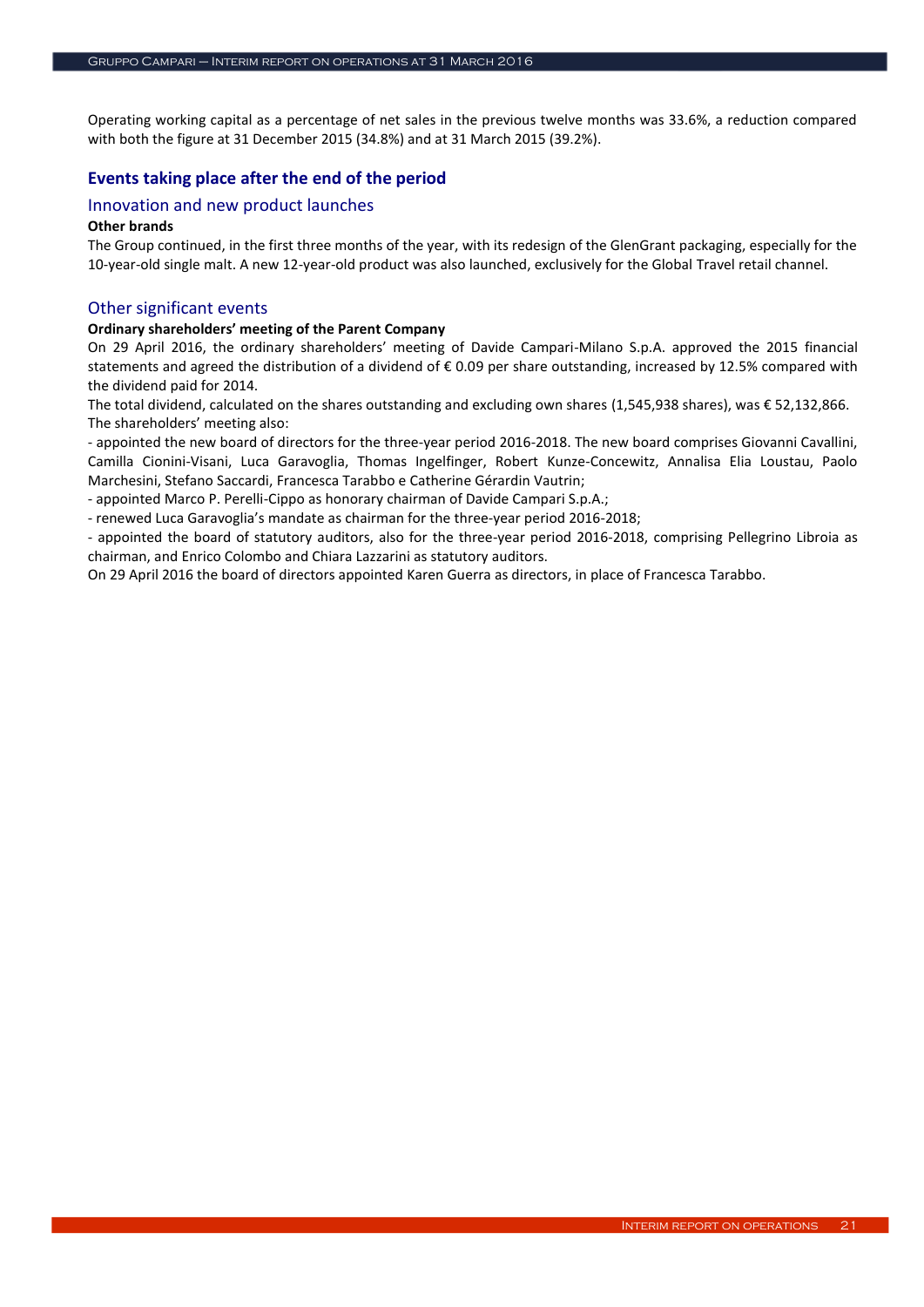# **Conclusions on the first quarter 2016 and outlook**

In the first quarter of 2016 the Group delivered very positive results across all organic operating performance indicators. These results reflect the consistent execution of the Group's growth strategy, which is delivering a continuous improvement of the sales mix by brand and market. In particular, the positive momentum on the highmargin global priority brands continued, driving their outperformance of the Group's overall organic growth as well as the operating margin accretion. Moreover, the Group achieved a positive organic growth in all regions, particularly in the high margin developed markets, such as North America and Western Europe. However, it should also be noted that the first quarter is traditionally a small quarter and that this year the Group'r performance was impacted by some one-off's drivers, positive as well as negative. On the positive side, these results benefitted overall from an earlier Easter than in 2015 as well as from some shipments phasing in the US which will partially reverse in the next quarters. On the negative side, the Group's net sales performance was affected by a decline in the non-core and low margin sugar business in Jamaica due to temporary events which are not expected to reverse in the remainder of the year.

Given the above, notwithstanding the very positive start to the year in the first quarter 2016, the outlook shared at the beginning of the year remains unchanged. In particular, with reference to the macroeconomic environment, the Group expect the volatility in some emerging markets and the recent devaluation of the key foreign currencies to continue during 2016. At the same time, the Group remains confident to deliver a positive and profitable performance driven, on the one hand, by the growth of high-margin global priority brands, particularly aperitifs, American whiskies and Jamaican rums and, on the other hand, by the positive performance of the Group's core strategic markets. The Group expects to continue exploiting the growth potential of the key brands and markets thanks to the consistent investments in brand building, the positive contribution from innovation, and the continued contribution of the Group's strengthened route-to-market.

Lastly, with respect to the Group's scope, in the second half of the year the perimeter change will reflect the positive effects of the exclusive agreement for the worldwide distribution of the Grand Marnier spirits portfolio as well as the consolidation of SPML business. In particular, the effect of the latter event will vary based of the timing and the results of the Tender Offer, as described in the paragraph 'Significant events during the period'.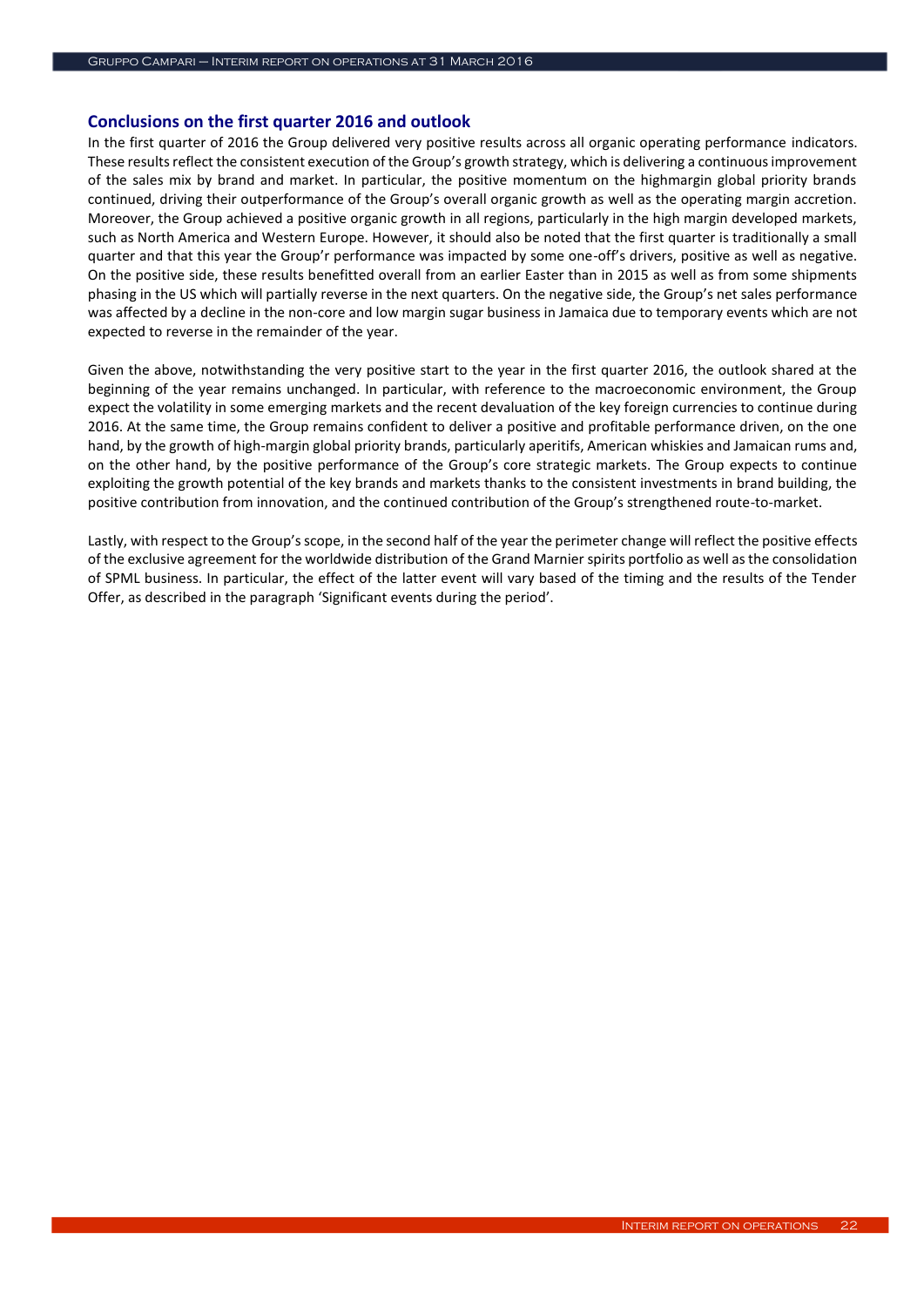# **Alternative performance indicators**

This interim report on operations presents and comments upon certain financial indicators and reclassified financial statements that are not defined by IFRS. These indicators, which are defined as they were in the 2015 annual report, are used to analyse the Group's performance in the 'Highlights' and 'Interim Report on Operations' sections

# **Other information**

In accordance with Article 70, paragraph 8, and Article 71, paragraph 1-bis, of Consob's Issuer Regulations, the Board of Directors has decided to take advantage of the option to derogate from the obligations to make available to the public the information documents prescribed in relation to significant mergers, spin-offs, capital increases through contributions in kind, acquisitions and disposals.

Sesto San Giovanni (MI), Monday 9 May 2016

Chairman of the Board of Directors

Luca Garavoglia

Paolo Marchesini, the director responsible for preparing the company's accounting statements, hereby declares that, pursuant to paragraph 2, Article 154-bis of the TUF, this interim report accurately represents the figures contained in the Group's accounting records.

Paolo Marchesini

Chief Financial Officer